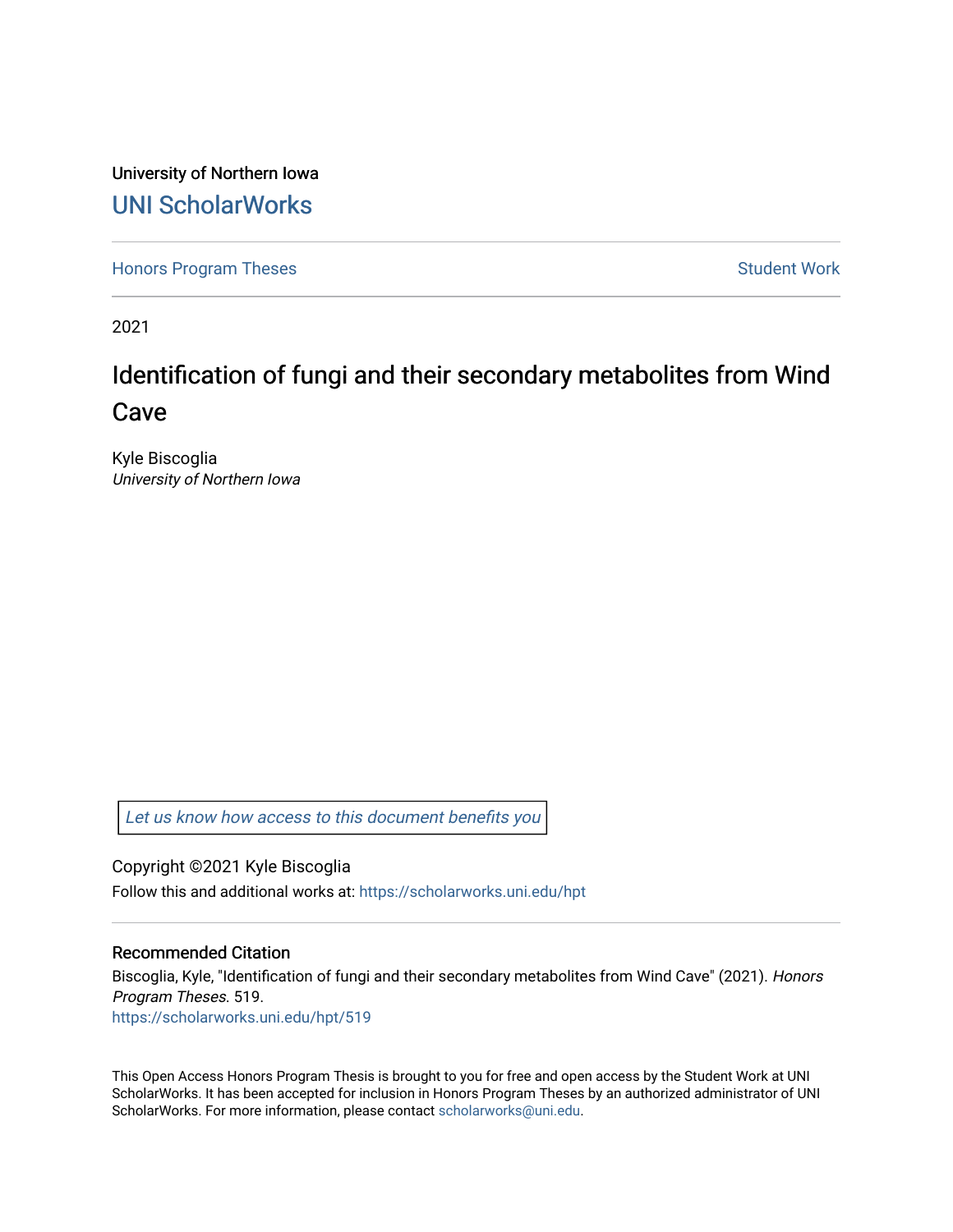## IDENTIFICATION OF FUNGI AND THEIR

# SECONDARY METABOLITES FROM WIND CAVE

A Thesis Submitted

in Partial Fulfillment

of the Requirements for the Designation

University Honors

Kyle Biscoglia

University of Northern Iowa

December 2021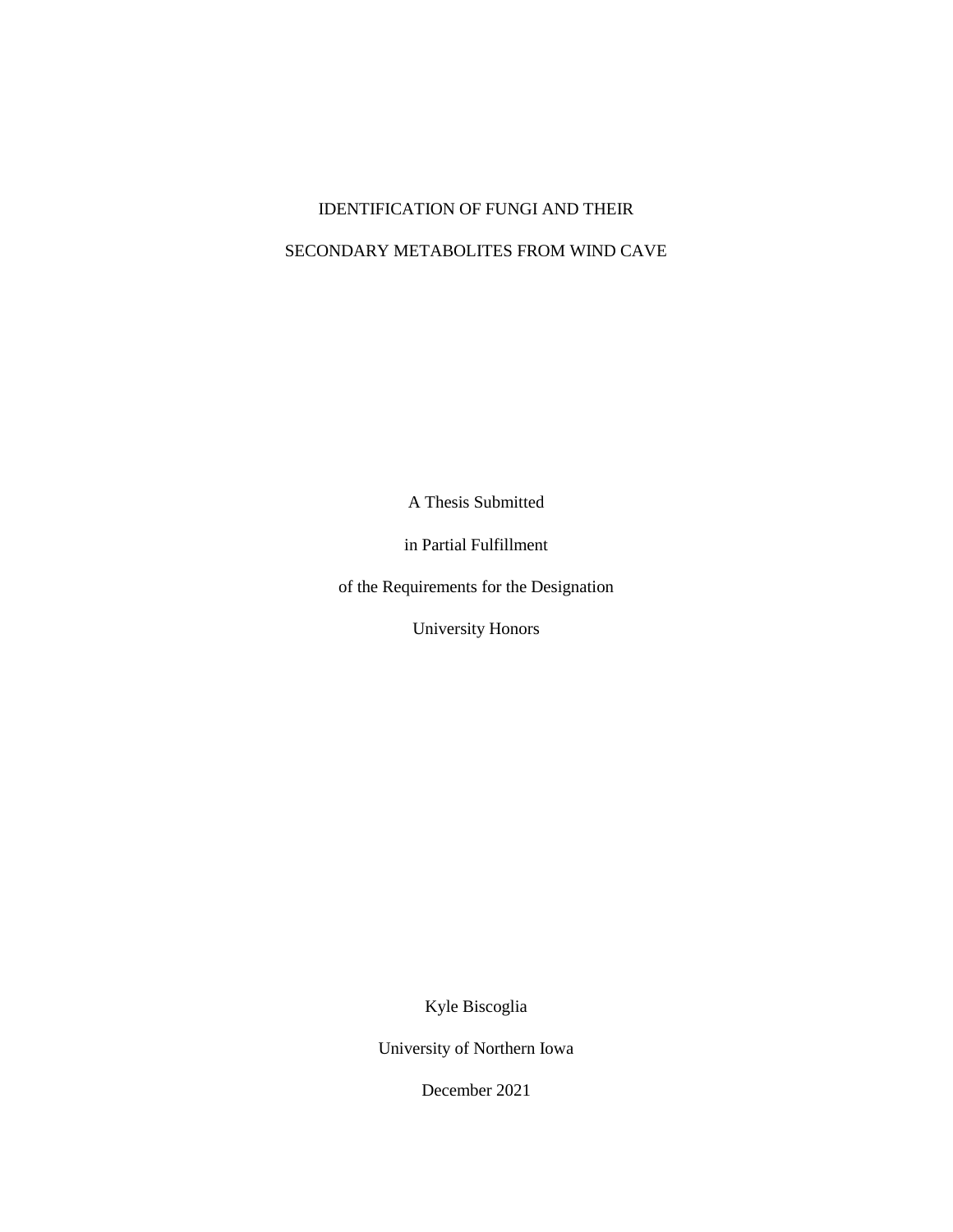This Study by: Kyle Biscoglia

Entitled: Identification of Fungi and Their Secondary Metabolites

has been approved as meeting the thesis or project requirement for the Designation University Honors

12/13/2021 \_Dr. Kirk Manfredi\_\_\_\_\_\_\_\_\_\_\_\_\_\_\_\_\_\_\_\_\_\_\_\_\_\_\_\_\_\_\_\_\_\_\_\_\_\_\_ Date Dr. Kirk Manfredi, Honors Thesis Advisor, Department of Chemistry

Date Dr. Jessica Moon, Director, University Honors Program

\_\_\_\_\_\_\_\_ \_\_\_\_\_\_\_\_\_\_\_\_\_\_\_\_\_\_\_\_\_\_\_\_\_\_\_\_\_\_\_\_\_\_\_\_\_\_\_\_\_\_\_\_\_\_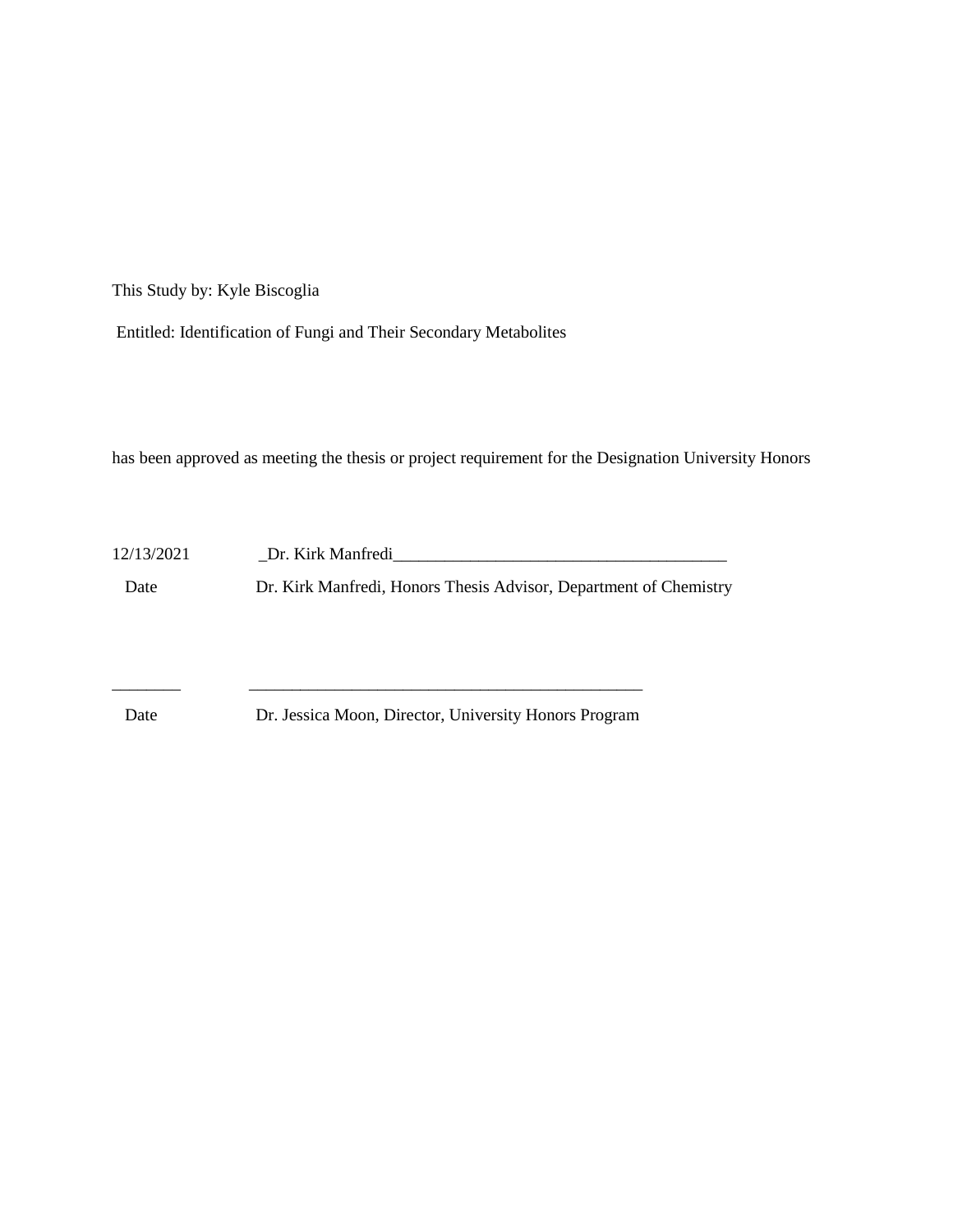#### **Abstract**

Eighteen fungal samples were isolated from samples of water collected in Wind Cave, South Dakota. Ten of the samples underwent chemical extraction, a growth inhibition test, and were analyzed using proton nuclear magnetic resonance spectroscopy and liquid chromatography-mass spectroscopy. Structural analysis and identification of one secondary metabolite that demonstrated antimicrobial growth inhibition was performed. All eighteen of the fungal samples were able to be identified to the genus level using the ITS region of their DNA, however confident identification of the species level was more difficult to attain just looking at one portion of the sequence.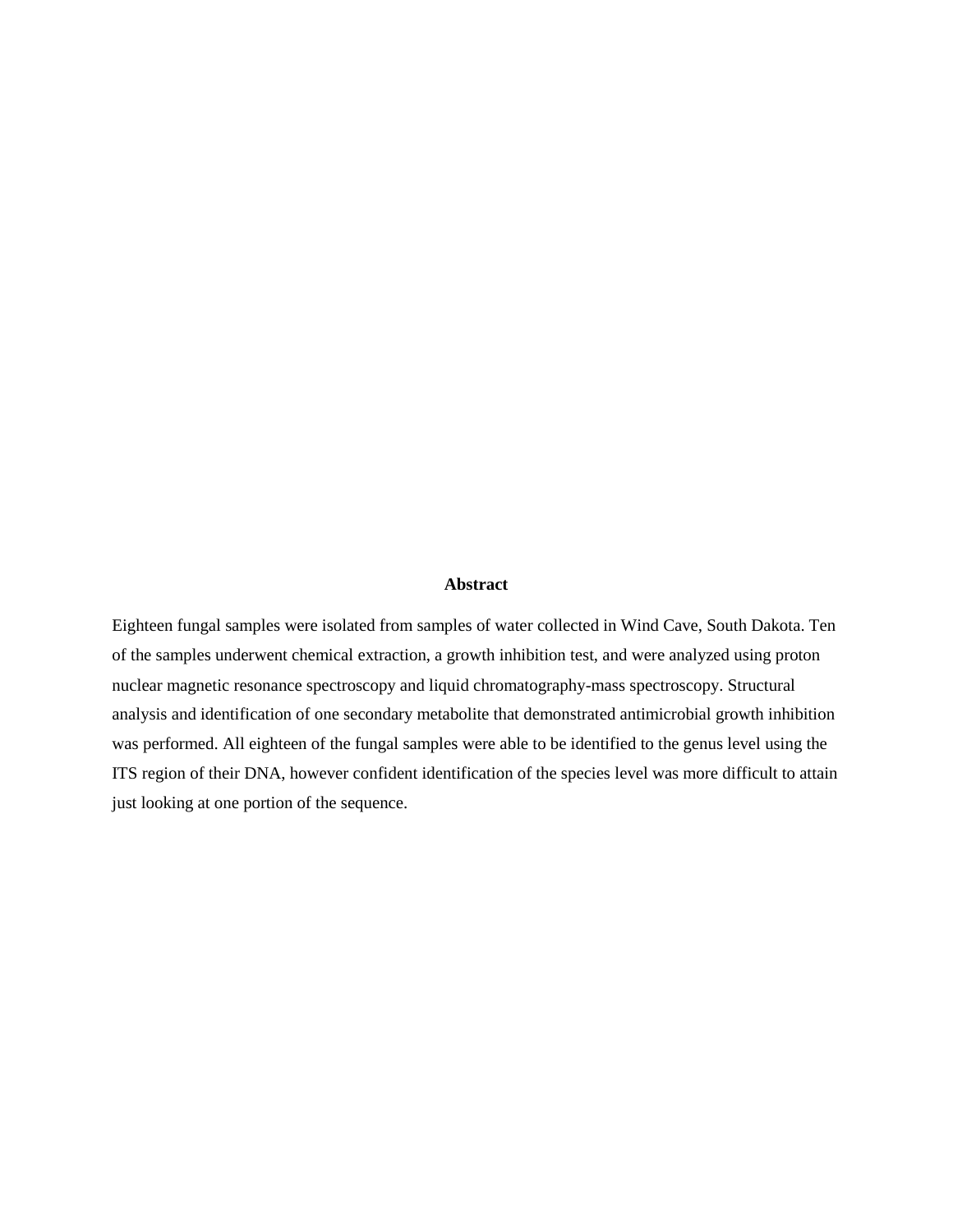#### **Introduction**

As new fungal species and their secondary metabolites are discovered and isolated, it is increasingly important that fungi are identified and cataloged correctly. The identification of new fungi allows the scientific community to grow. The identification and isolation of new secondary metabolites produced by fungi can be useful for a variety of reasons. One such reason that is pertinent to this project is the fact that these natural products can be used to develop antibiotic drugs. This idea guides on aspect of this research project, which is to purify and identify secondary metabolites that may have a therapeutic use.

The problem this research addresses stems from the fact that due to the constant use of antibiotics antimicrobial drug resistance has become more and more common because of reasons such as the misuse of antibiotics. Examples of misuse include taking antibiotics for viral infections, and not completing the full dose of prescribed antibiotics<sup>1</sup>. It is important to completely follow provider's instructions regarding antibiotic treatments. As the number of antibiotic resistant bacteria strains increases, the effects and efficiency of many common antibiotics decreases. Research into the secondary metabolites produced by various organisms, including fungi, provides a chance to develop new therapeutic drugs that pathogens are not resistant to.

Secondary metabolites are natural products produced by organisms that are not linked to their growth, reproduction, and reproduction. Instead, these natural compounds assist an organism by helping it maintain homeostasis, or steady conditions, by serving as competitive weapons, metal transporting agents, agents of symbiosis between microbes and higher animals, sexual hormones, and as differentiation effecters<sup>2</sup>. Oftentimes, these secondary metabolites have a different purpose in the organism that produces them than its use by humans.

One common example of a secondary metabolite is caffeine. Caffeine is produced by plants in the *Coffea* genus. Plants in this family use caffeine to ward off insects and other pests that would eat its leaves and beans. However, humans use caffeine as a psychoactive drug to prevent the onset of drowsiness. Similarly, the function of secondary metabolites isolated from the fungal samples may serve a different purpose in that organism than what they are used for by humans.

To expedite the screening process of the fungal samples, a two-pronged approach can be utilized. This approach involves identifying the fungal sample through DNA sequencing. Once the fungal sample has been identified research on the sample can be done to see if the fungi has been well studied and research

<sup>1</sup>Bush, K., Courvalin, P., Dantas, G. et al. Tackling antibiotic resistance. Nat Rev Microbiol **9,** 894–896 (2011). <https://doi.org/10.1038/nrmicro2693>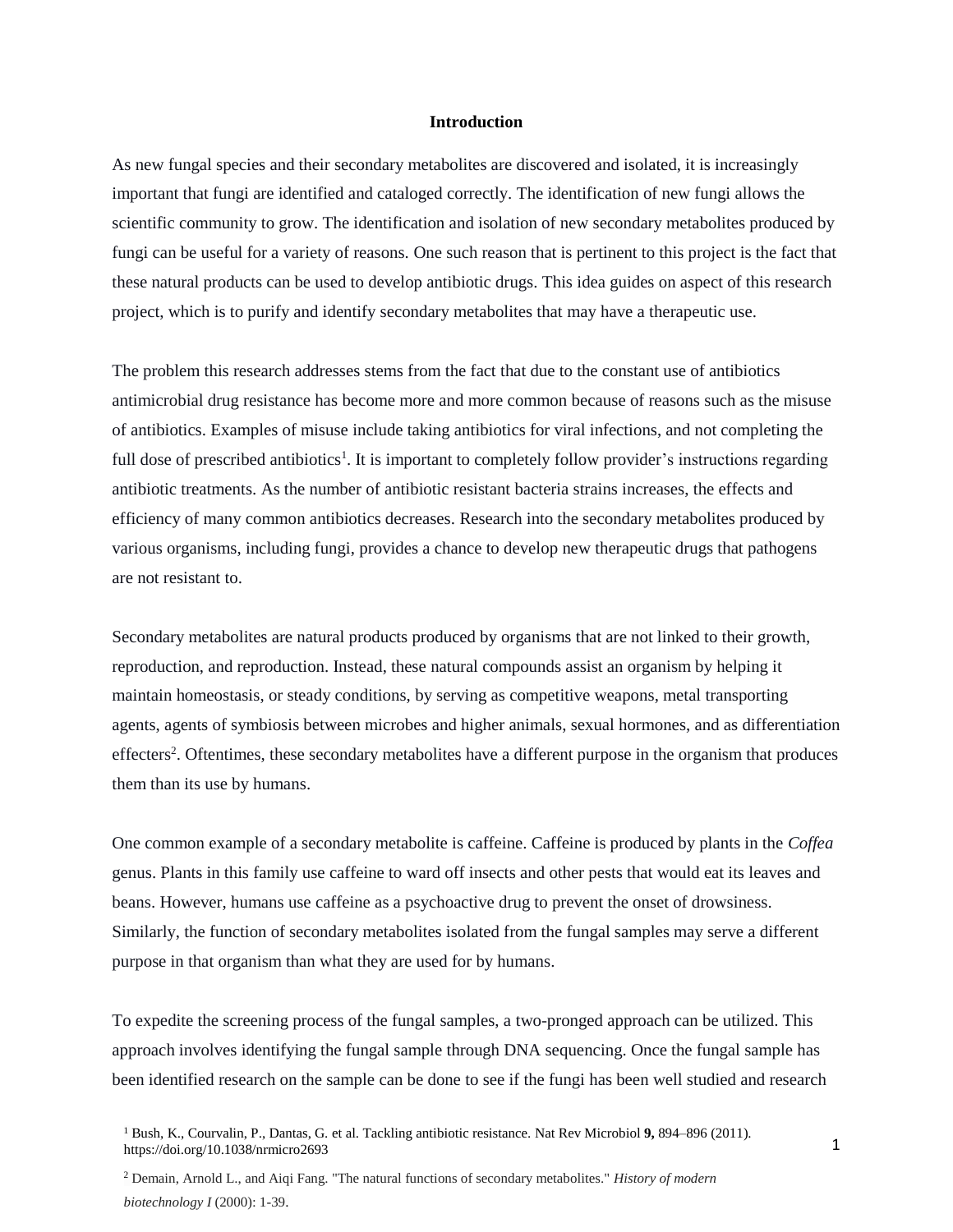has been done on its natural products, or if the sample has not had much research done. In this case, more attention can be devoted to the samples that have not been researched as much and are therefore better candidates for producing a new, antimicrobial secondary metabolite.

Working in tandem with the secondary metabolite portion of the project, another main objective of this project was focused on correctly identifying, and discovering, fungal species using the Internal Transcribed Spacer (ITS) region of their DNA<sup>3</sup>. This portion of the DNA acts as a barcode in unique fungal species and allows them to be identified with ease. The ITS region is shown below in Figure 1, along with the location of the primers used to create the sequences.



Figure 1. The ITS region sequenced for fungal sample identification<sup>4</sup>.

To sequence the ITS region of the fungal DNA a forward and reverse primer were needed. For each sample, the ITS5 and LR3 primers were used to generate DNA sequences that were about 1,500 base pairs in length. The sequences could then be run through a variety of fungal DNA databases to generate matches for the genus and species in question. The databases used to identify the fungal samples are seen below in Figure 2.

| <b>Database Name</b>                                       | URL                                              |  |
|------------------------------------------------------------|--------------------------------------------------|--|
| RefSeq Target Loci                                         | http://www.ncbi.nlm.nih.gov/refseq/targetedloci/ |  |
| Barcode of Life                                            | http://www.boldsystems.org                       |  |
| UNITE, User-friendly Nordic ITS<br>Ectomycorrhiza database | https://unite.ut.ee/                             |  |

Figure 2. Databases used for fungal identification.

<sup>3</sup>Schoch, Conrad L., et al. "Nuclear ribosomal internal transcribed spacer (ITS) region as a universal DNA barcode marker for Fungi." *Proceedings of the National Academy of Sciences* 109.16 (2012): 6241-6246.

<sup>4</sup>Raja, Huzefa A., et al. "Fungal identification using molecular tools: a primer for the natural products research

community." *Journal of natural products* 80.3 (2017): 756-770.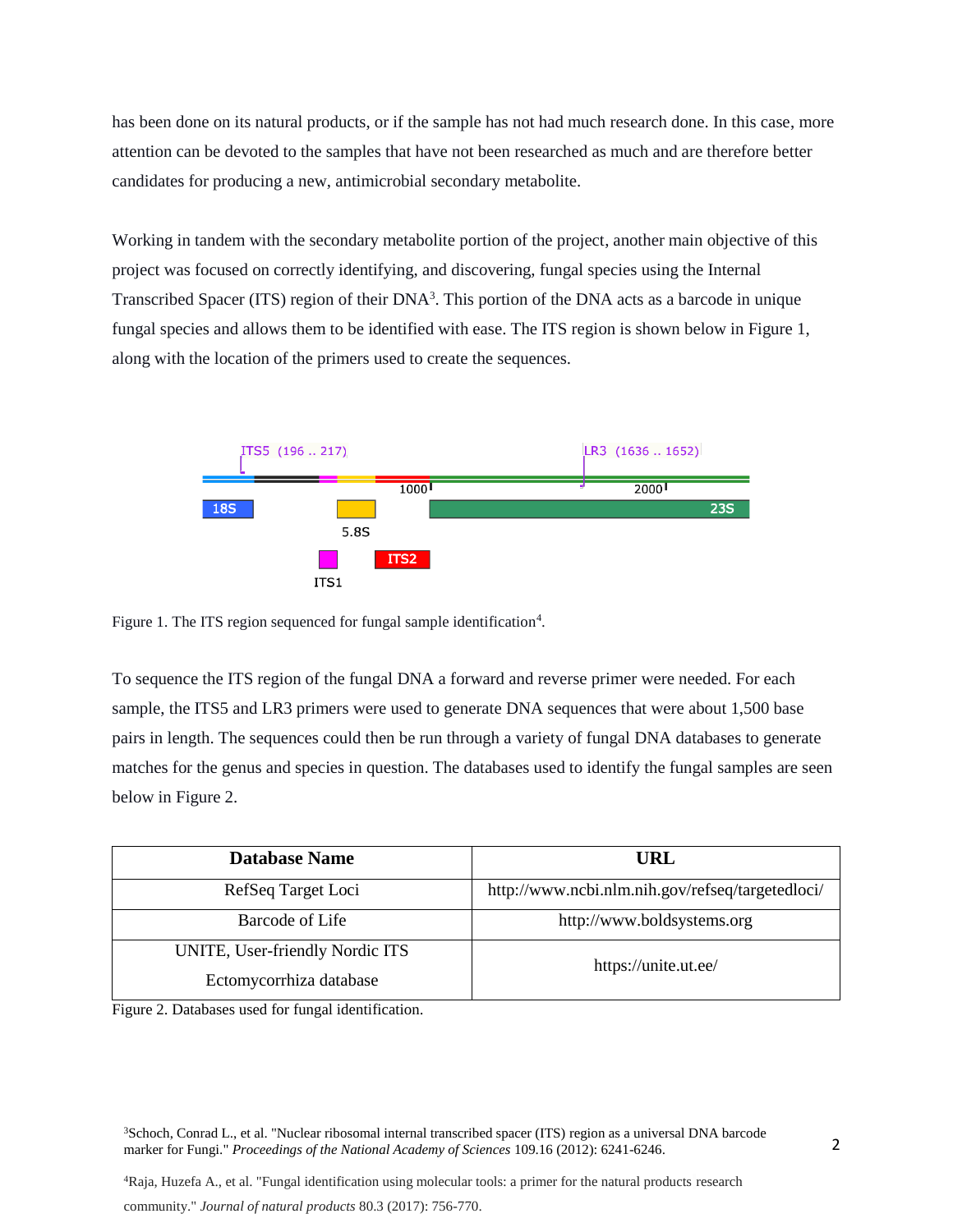This project focuses on fungal samples collected from Wind Cave, South Dakota. Wind Cave was chosen as the location for this project because of it is the location of an ongoing project funded by a grant through NASA\* . Additionally, Wind cave shows relative isolation from other areas. This increases the probability that a fungal species exist that is undiscovered by the scientific community. Another reason Wind Cave, and specifically Calcite Lake, was chosen as the location for this project was because it is relatively uncontaminated by humans compared to other caves in the Midwest Wind Cave is thought to have anywhere from 400 km – 1800 km of surveyable passages, with a maximum of 40% of the passages currently defined<sup>5</sup>. This allows the unique opportunity to identify fungal samples that have been living in the cave undisturbed for many years. This again increases the probability of finding a new fungal species as well as providing the unique opportunity to see what the unaltered fungal makeup of the cave is.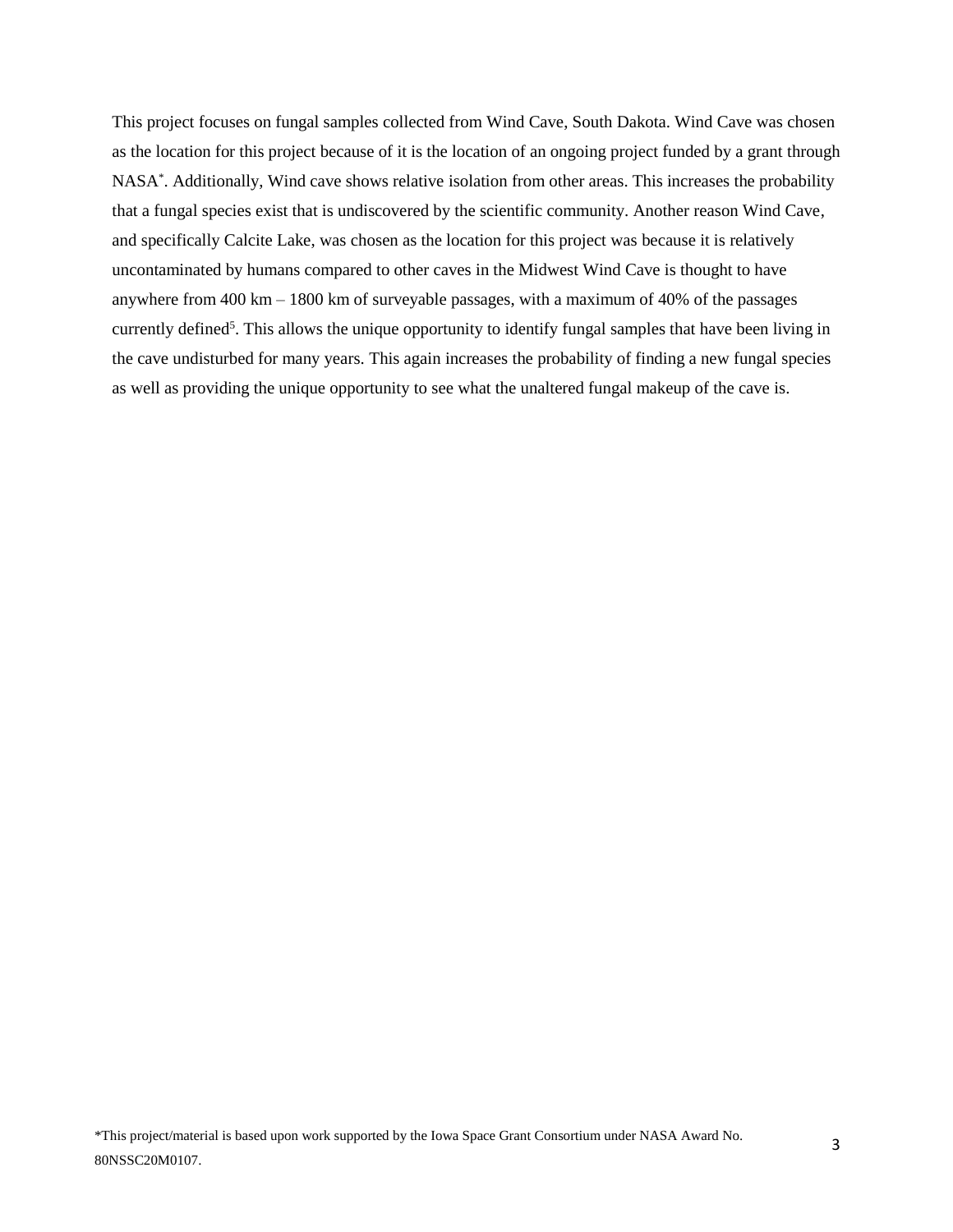#### **Experimental**

To begin this project, water samples were collected from Calcite Lake in Wind Cave South Dakota. The water samples collected from the cave were brought back to the lab in Cedar Falls, Iowa and then plated on two different mediums for growth. The two different mediums that were used were potato dextrose agar (PDA) and yeast extract peptone dextrose (YPD). These two media were used to ensure that any fungal samples present in the water samples would be able to grow. In addition to using two media, samples were placed in light and dark conditions for each medium.

After growth had occurred on the plates, taking anywhere between 1-2 weeks, the different types of fungi were isolated onto their own plates so that they could be studied further individually. At this point, fungi were separated primarily via visual methods such as color and texture. This process involved using a sterile inoculating loop and transferring a portion of a fungal sample to a fresh plate with the same medium and growing it in the same conditions. If a replated sample showed contamination after growth, then the process was repeated until plates were made that had no other bacterial or fungal contamination.

After isolating fungal samples onto their own unique plates, they could be grown in a rice culture to extract their secondary metabolites. To do this, brown rice was washed and autoclaved with water to ensure there was no contamination. After the rice cooled, a sterile inoculating loop was used to transfer a small amount of the fungi from a plate containing a purified sample to the flask containing rice. The flask was sealed with wool and a foil lid and placed in the dark to grow (at least 3 weeks).

As the rice cultures were growing, DNA extraction was performed on the purified plates. To do this a DNA kit was used called the E.Z.N.A. Fungal DNA Mini Kit produced by Omega Norcross. This kit came with a variety of protocols to use for different scenarios. The method used for all the DNA extractions followed the "fresh or frozen" method created for extracting DNA from either fresh or frozen fungal samples. For each unique fungi, two DNA samples were extracted. After the DNA extraction, the DNA concentration was measured using a NanoDrop. This instrument also helped to measure the purity of the DNA samples. The next step for DNA analysis was polymerase chain reaction (PCR) to amplify a target portion of the DNA. The DNA portion amplified by this process was the ITS region of the fungal DNA. The ITS5 and LR3 res used ensured that this was the specific portion of DNA that would be amplified. The mixture created for the PCR combined 1  $\mu$ L of DNA, 1  $\mu$ L of each primer, 5  $\mu$ L of a 10x Taq buffer, 5 µL of a 10x BSA solution, 1 µL of a 50 mM MgCl<sub>2</sub> mix, 1 µL of a 10 mM dNTP mix, 1 µL of Taq DNA polymerase, and 31 µL of water. The Initial denaturation step occurred at 94° for 2 minutes.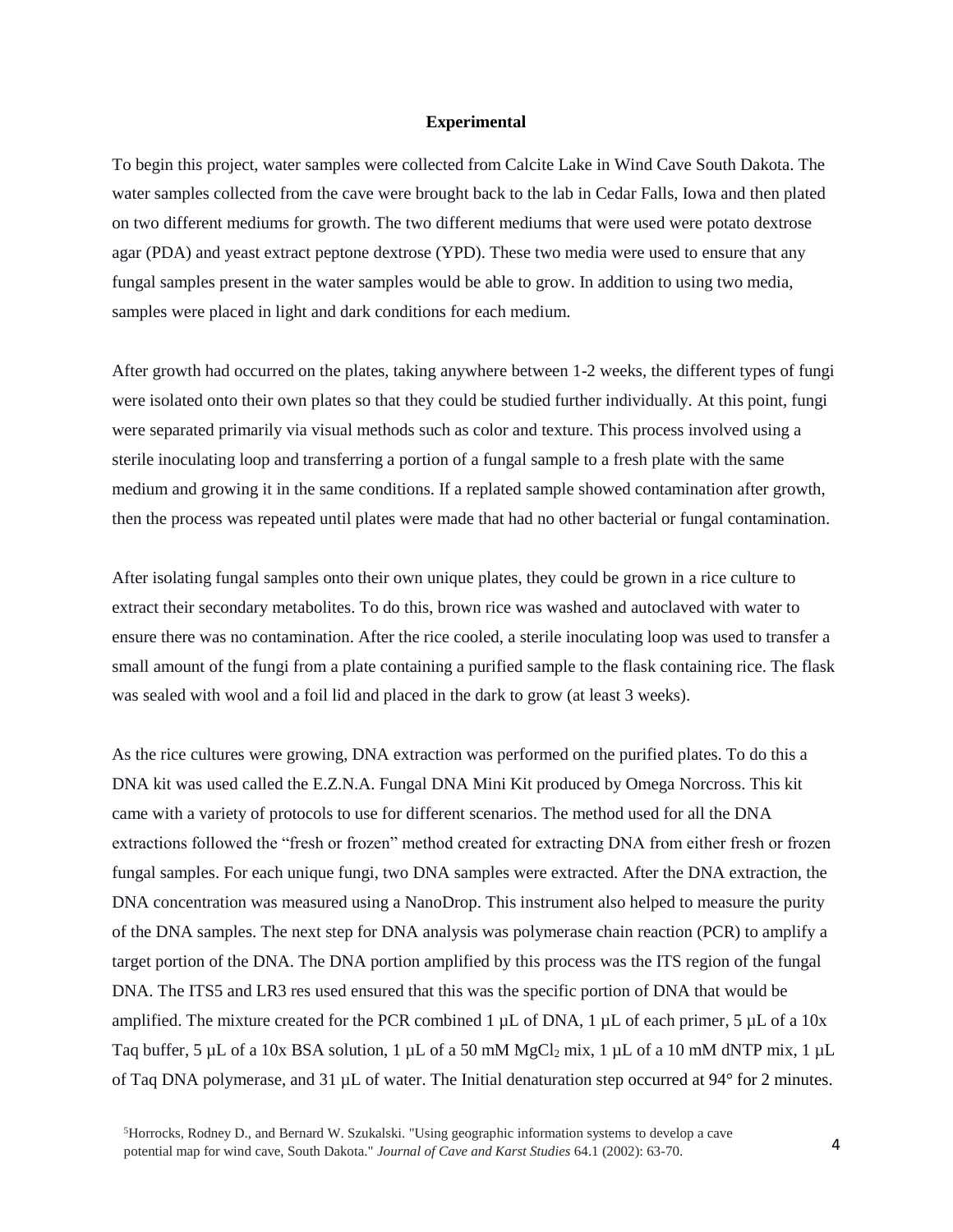This was followed by 35 cycles at  $50^{\circ}$  and then a final hold at  $72^{\circ}$ . After PCR was completed, gel electrophoresis was performed using a 2% agarose gel to ensure that the DNA had been successfully amplified. The samples for gel electrophoresis were created by combining  $1 \mu L$  of loading dye with  $5 \mu L$ the amplified sample. A successful amplification would produce bands on the agarose gel that were about 1,500 base pairs in length.

The next step in the DNA identification process was purifying the DNA samples to get rid of contaminants and extra reagents from the PCR reaction. This was done using the GeneJET PCR Purification Kit produced by Thermo Fisher Waltham. After purification, according to the kit protocol the NanoDrop was again used to measure the final Nucleic Acid concentration. This concentration was recorded for each DNA sample, and the samples, along with the primers, were sent to the Iowa State University DNA Biotech Facility in Ames, Iowa for sequencing. The sequences were then returned for both the forward and reverse primers. The largest matches for these sequences were generated by looking at the results and comparing the chromatograms received with the data. These longest hits were put into DNA databases to create matches. The best matches were recorded along with the percent match that they were. The genera of the samples were used to create a phylogenetic tree highlighting the evolutionary relationships of the samples.

After the identification step was completed, research could be done on the matching hits from the DNA databases to see if the fungi matched produced any notable compounds. This was used to guide the extraction process. At this point in the research, the rice cultures started earlier in the project were ready for extraction, although this process was spread out so that the number of extractions each week was manageable. Before each extraction, the fungi growing in the rice culture was transferred onto a plate so that it could be kept and regrown if necessary.

The extraction process followed an altered version of the Kupchan scheme<sup>6</sup> described below. To start the extraction process 50 mL of chloroform and 50 mL of methanol were added to the culture and stirred up to mix the secondary metabolites. This mixture was placed on a shaker overnight. The next morning 75 mL of water and 45 mL of chloroform was added, and the mixture was filtered to separate the liquids from the solids using vacuum filtration. The filtrate was transferred into a separatory funnel and the bottom layer, the chloroform, was collected. Another fraction was collected using 45 mL of chloroform. This fraction was labeled the crude organic. The remaining water was called the crude aqueous.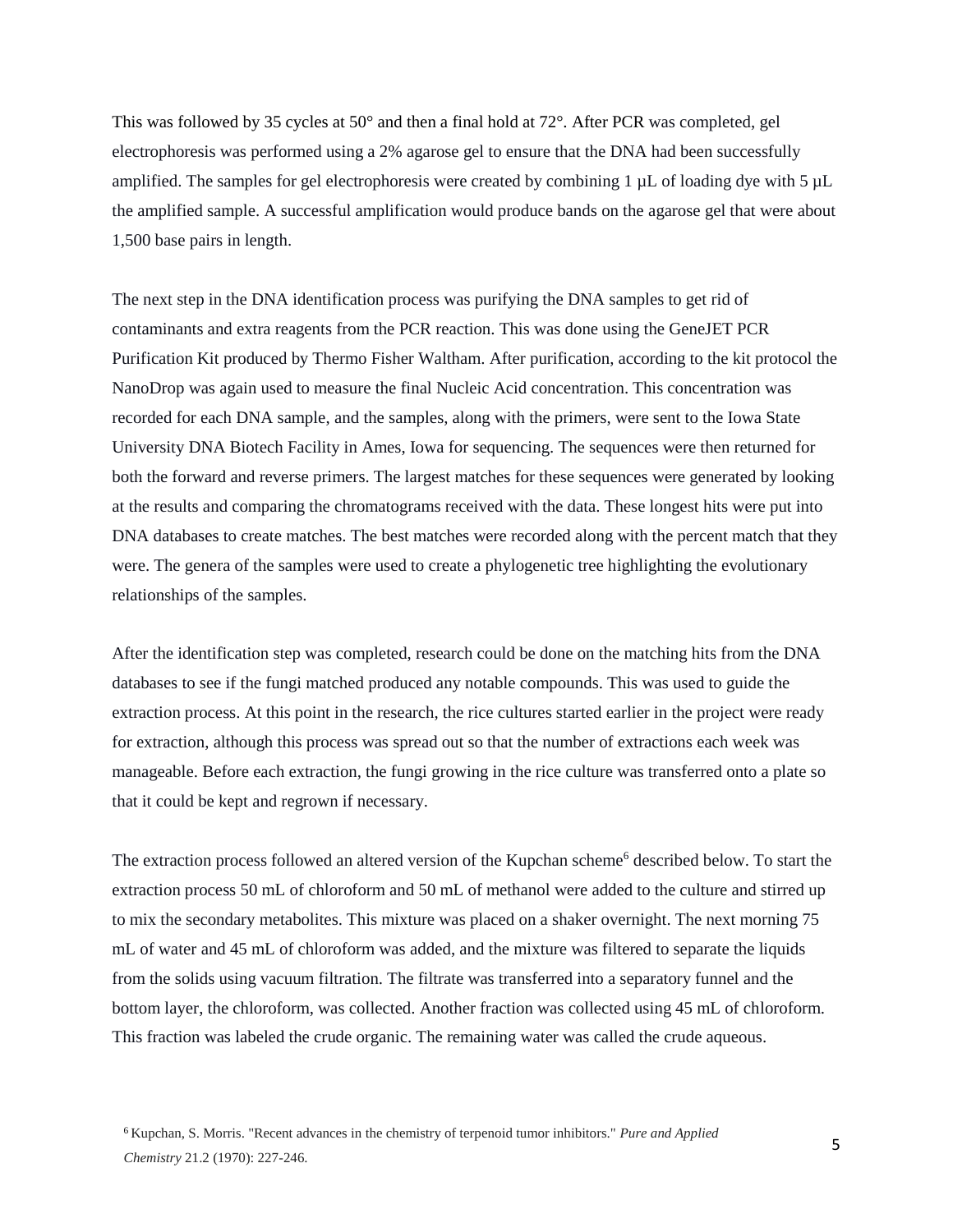The crude organic fraction was put on the rotary evaporator, to remove most of the solvent. The fraction was then placed on the vacuum pump to remove the last traces of the solvent. The mass of the dried product was recorded, and a small sample was saved for biological testing. The remaining organic product was put back into solution with 54 mL of methanol and 6 mL of water. Three sets of extractions were performed using 25 mL of hexane. The hexane fraction was put on the rotary evaporator, put on the vacuum pump to remove any traces of the solvent, and weighed. approximately 2 mg was saved for biological testing and the rest was stored in a labeled vial for further analysis. The fraction remaining after the hexane extraction was extracted again after adding 17 mL of water. This time 20 mL of chloroform was used three times. The chloroform fraction was then placed on the rotary evaporator as before and then the vacuum pump to remove the solvent. approximately 2 mg was saved for biological testing and the rest was stored in a labeled vial for further analysis. The fraction remaining after the chloroform extraction was placed on the rotary evaporator to remove the methanol. After this only water remained. A final extraction of what was the crude organic fraction was performed twice using 25 mL of ethyl acetate each time. The ethyl acetate was then placed on the rotary evaporator as before and then the vacuum pump to remove the solvent. Approximately 2 mg was saved for biological testing and the rest was stored in a labeled vial for further analysis. The remaining extract was discarded.

The crude aqueous fraction was put on the rotary evaporator until all the methanol had evaporated and only water was left. An extraction was then performed twice using 50 mL of ethyl acetate each time. This ethyl acetate fraction was then placed on the rotary evaporator as before and then the vacuum pump to remove the solvent. approximately 2 mg was saved for biological testing and the rest was stored in a labeled vial for further analysis. The leftover water was freeze-dried and then approximately 2 mg was saved for biological testing.

Immediately following the extraction process High-Pressure Liquid Chromatography (HP-LC) was performed on the ethyl acetate from the aqueous and the chloroform samples. The chromatogram produced was used to create a rough idea of the different compounds present in each sample. To perform HP-LC methanol was added to the samples. The solution was then transferred into an HP-LC vial so that no more than 300 µL was in the new vial and it contained around 2 mg of sample. The samples were run under a method that gradually changed the solvent from 80% methanol and 20% water to 100% methanol over 14 minutes.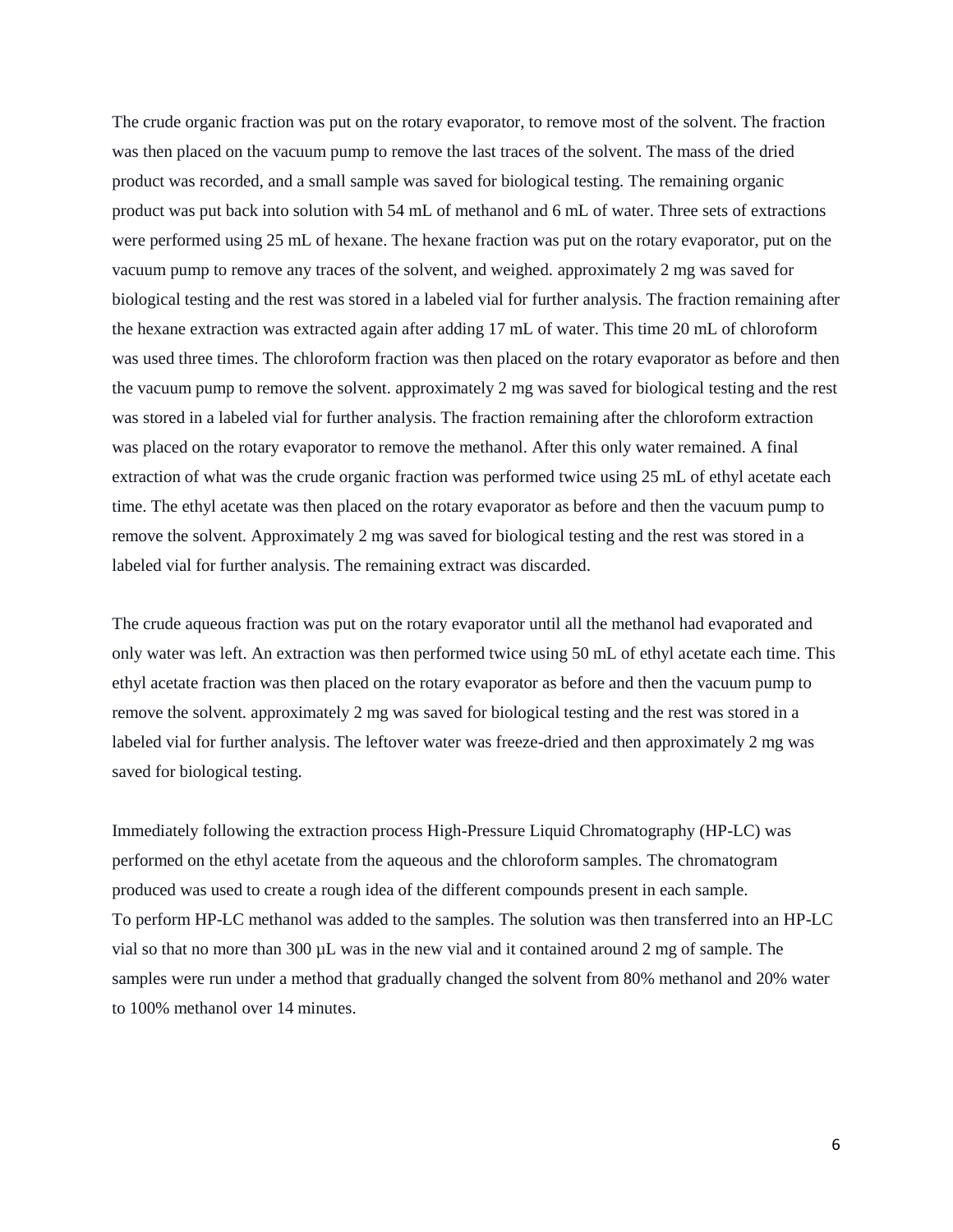As a result of the extraction process, each rice culture produced 6 samples to be for biological testing: the crude organic, the hexane, chloroform, the ethyl acetate from the organic, the ethyl acetate from the aqueous, and the dried water.

Before biological testing, plates containing bacteria had to be made. To do this, the day before a test 20 mL of soy broth was put into a conical tube along with bacteria. Four types of bacteria were used for the biological tests: Candida albicans, Escherichia coli, Bacillus subtilis, and Staphylococcus aureus. These conical tubes were placed in an incubated shaker overnight. The next day, in smaller conical tubes, 9 mL of fresh soy broth was mixed with 1 mL of the bacteria-rich broth 4-5 hours before the biological test was to be started. These tubes were placed in an incubated shaker. This was done to ensure the bacteria were in their log phase for the next step, which was plating. To do this, the broth from the small tubes was poured over soy plates in a sterile environment. The excess liquid was poured into a bleach solution to kill the bacteria and disposed of appropriately. The plates were labeled with the bacteria they had on them and then ready for testing.

To perform the biological test, dimethyl sulfoxide (DMSO) was added to the samples until it reached a concentration of 2 mg/  $\mu$ L. At least 16  $\mu$ L of the solution was required. Next, 4  $\mu$ L of this solution was then pipetted onto four separate filter paper discs cut out with a paper hole punch and placed on separate plates containing bacteria. This process was repeated for all the samples so that each plate of bacteria had filter paper discs on it spaced out every 2 cm. To ensure the accuracy of the results a positive and negative control were used. The negative control was a filter paper disc with  $4 \mu$ L of DMSO on it. The positive control was half of a tetracycline disc, a known antimicrobial compound that inhibits the growth of all the bacteria used for the test. The plates were then placed in the incubator overnight to grow. The following morning the results of the experiment could be recorded. Any filter paper disc that had a ring around it where no bacteria had grown was noted, as well as what bacteria it was that had been inhibited.

Following the growth inhibition assay, analysis was performed on the samples that showed antimicrobial activity. The next step was to perform proton nuclear magnetic resonance (NMR) on the samples that showed antimicrobial activity or interesting HP-LC chromatograms. This process returns spectra that can be analyzed to help determine the structure of the molecules tested. The purer the sample is that undergoes NMR, the more helpful and clear the spectrum is. To do this, 400 µL of deuterated chloroform was added to the sample, and it was vortexed. If the sample dissolved in solution, then an additional 300 µL of deuterated chloroform was added. If it did not dissolve, then 300 µL of deuterated methanol was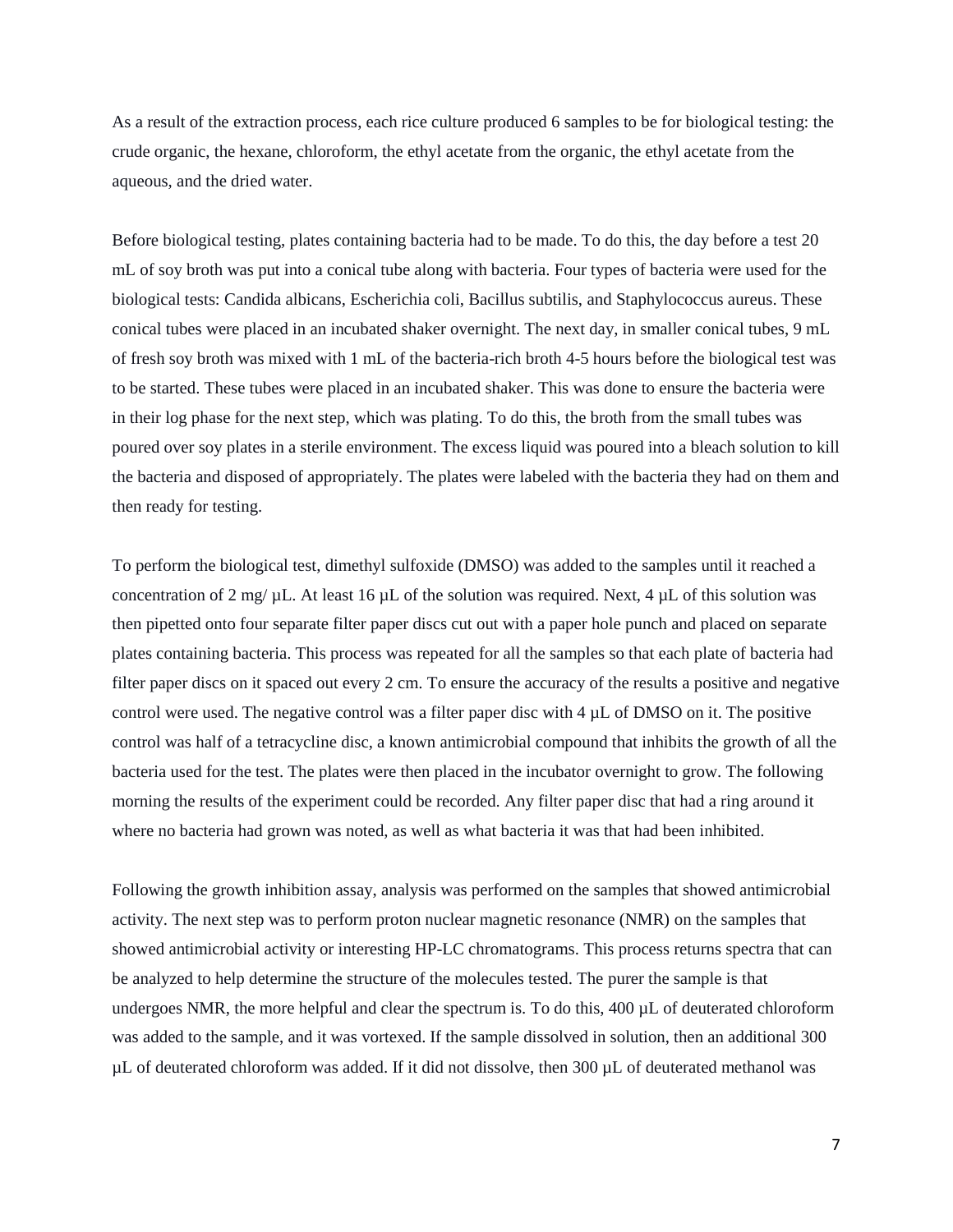added and the solution was mixed. If there was still undissolved substrate then the solution was put through a filter. The sample was transferred to a clean NMR tube and proton NMR was performed.

In addition to getting a rough idea of the compounds present in each sample, HP-LC was also used to separate compounds of interest from other compounds based off retention time, which is affected by polarity. Separating the samples allowed for more biological testing to be performed to work to isolate the specific compound of interest. Further isolation of these compounds allowed for more accurate structural analysis of the compound as well as more opportunities to observe the growth inhibition effects of each compound.

The final step involved in the structural analysis of the compounds was liquid chromatography-mass spectroscopy (LC-MS). This was performed on any samples of interest. The samples were prepared via the same method as the HP-LC method listed above. The chromatograms produced by the HP-LC and the LC-MS and the spectra produced via proton NMR were all used for structural analysis.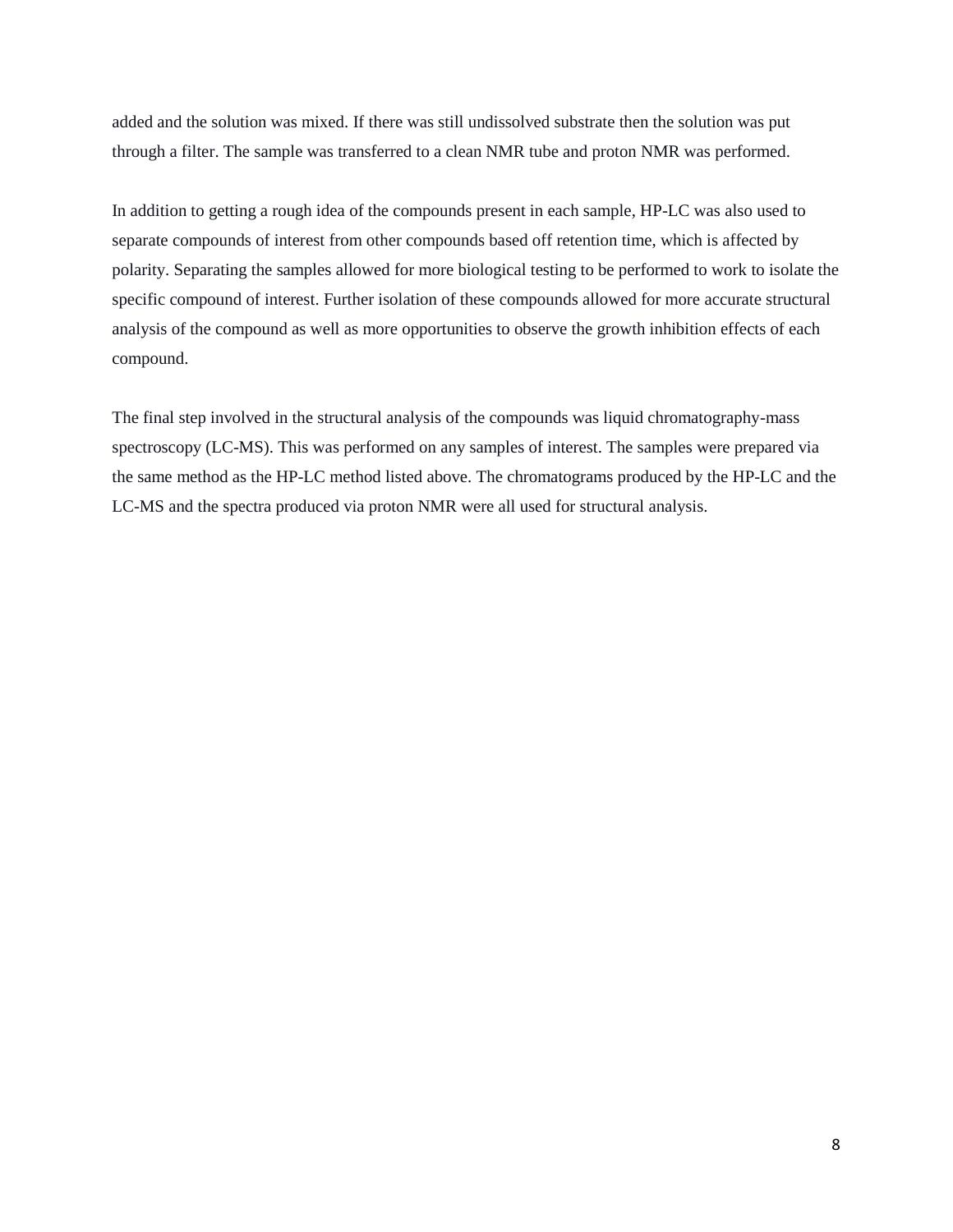### **Results**

Figure 3 below shows the first seventeen isolated fungal samples from Wind Cave. These fungal samples were able to be isolated from their initial plates and regrown. Each of these plates acted as the starting source for both the DNA isolation and sequencing and the secondary metabolite extraction.



Figure 3. Isolated fungal samples taken from Calcite Lake in Wind Cave, South Dakota. The first row of the plates contains NASA 30 and 31, the second row contains NASA 32-36, the third row contains NASA 37-41, and the fourth row contains NASA 42-46. NASA 47 is not pictured.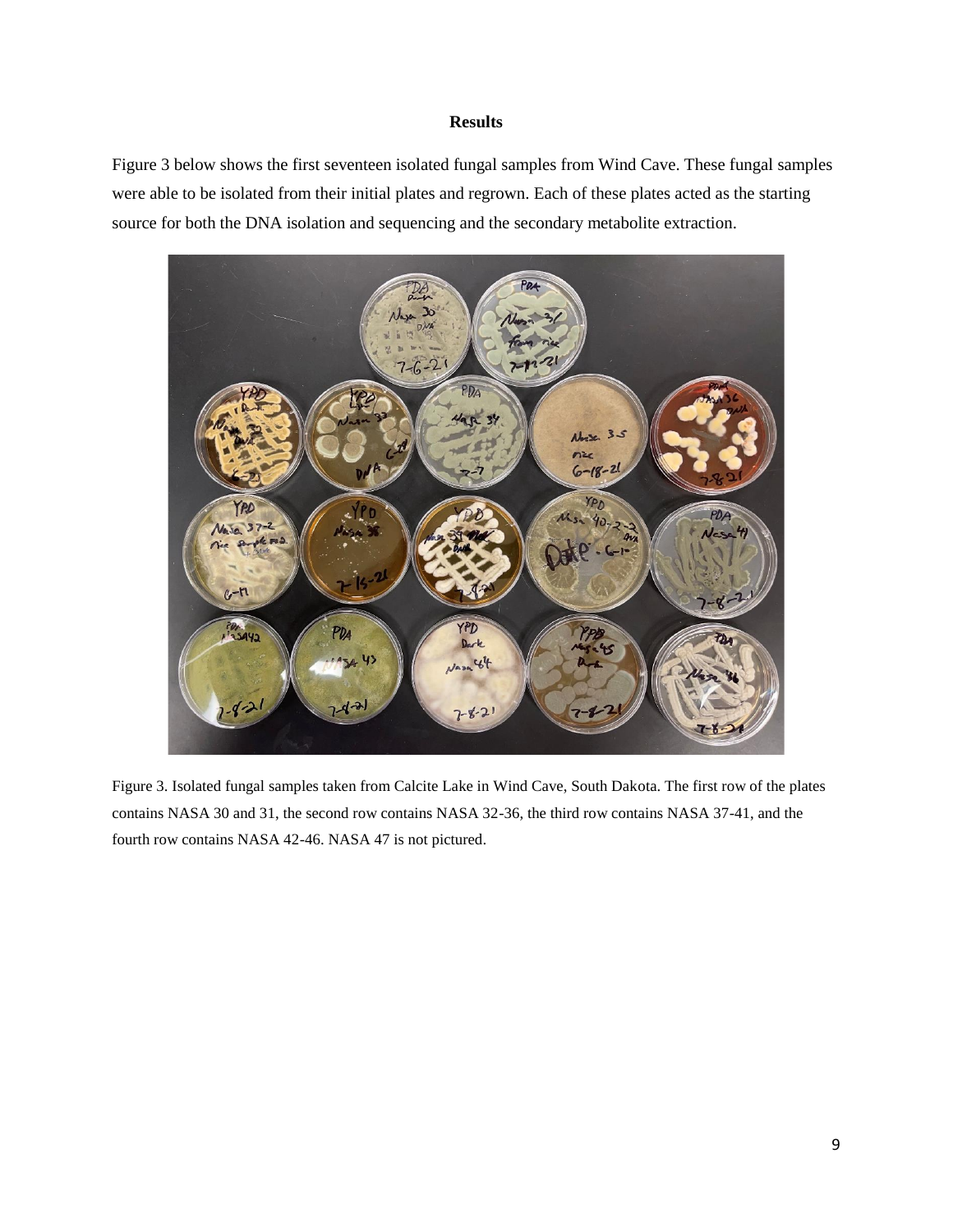Figure 4 below shows a table of all eighteen identified fungal samples as well as what initial Calcite Lake sample they came from. The samples were able to be confidently identified to the genus level for all eighteen of the samples. However, confident identification down to the species level will require sequencing of other regions of the DNA.

| <b>Sample Location</b> | <b>Assigned Name</b> | <b>Identified Genus</b> |
|------------------------|----------------------|-------------------------|
| Calcite Lake 2         | NASA 30              | Penicillium             |
|                        | NASA 31              | Penicillium             |
|                        | NASA 32              | Aspergillus             |
|                        | NASA 33              | Cladosporium            |
|                        | NASA 34              | Penicillium             |
|                        | NASA 35              | Absidia                 |
|                        | NASA 36              | Aspergillus             |
| Calcite Lake 3         | NASA 37              | Penicillium             |
|                        | NASA 38              | Pseudogymnoascus        |
| Calcite Lake 4         | <b>NASA 39</b>       | Penicillium             |
|                        | NASA 40              | Penicillium             |
|                        | <b>NASA 41</b>       | Talaromyces             |
| Calcite Lake 6         | NASA 47              | Penicillium             |
| Calcite Lake 7         | NASA 42              | <b>Trichoderma</b>      |
|                        | NASA 43              | <b>Trichoderma</b>      |
| Calcite Lake 8         | NASA 44              | Chaetomium              |
|                        | NASA 45              | Penicillium             |
| Calcite Lake 9         | <b>NASA 46</b>       | Pseudogymnoascus        |

Figure 4. Identification of all eighteen fungal isolates.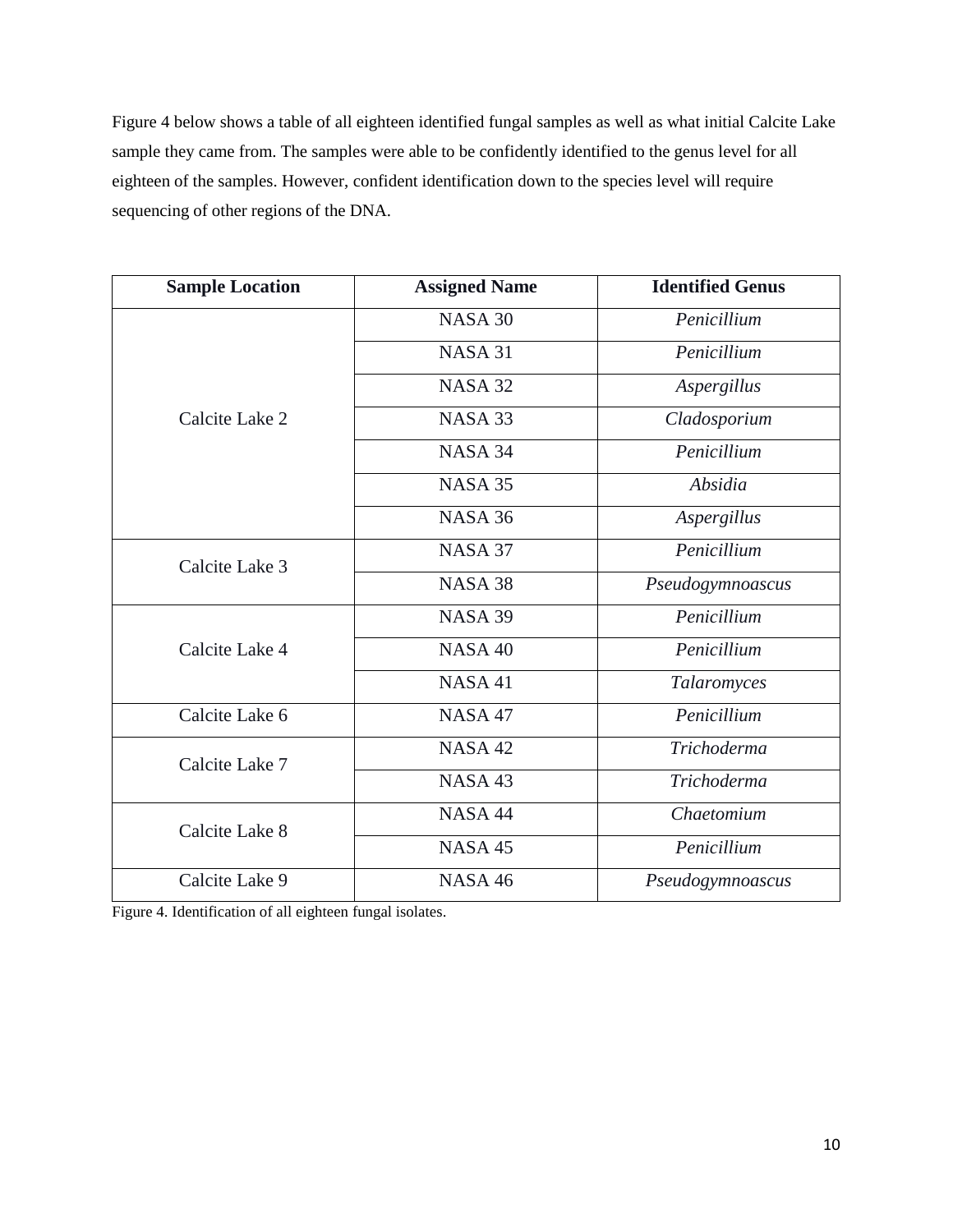Figure 5 below shows a phylogenetic tree of all eighteen fungal samples for which DNA was isolated and sequenced. This tree shows the genetic relationship between all the fungi samples. The proximity of the branches represents the similarity in the genetic sequences of the samples; however, the relationship is not proportional. Therefore, it is expected that samples belonging to the same genus would be closer to one another on the tree.



Figure 5. Phylogenetic tree of all eighteen fungal isolates.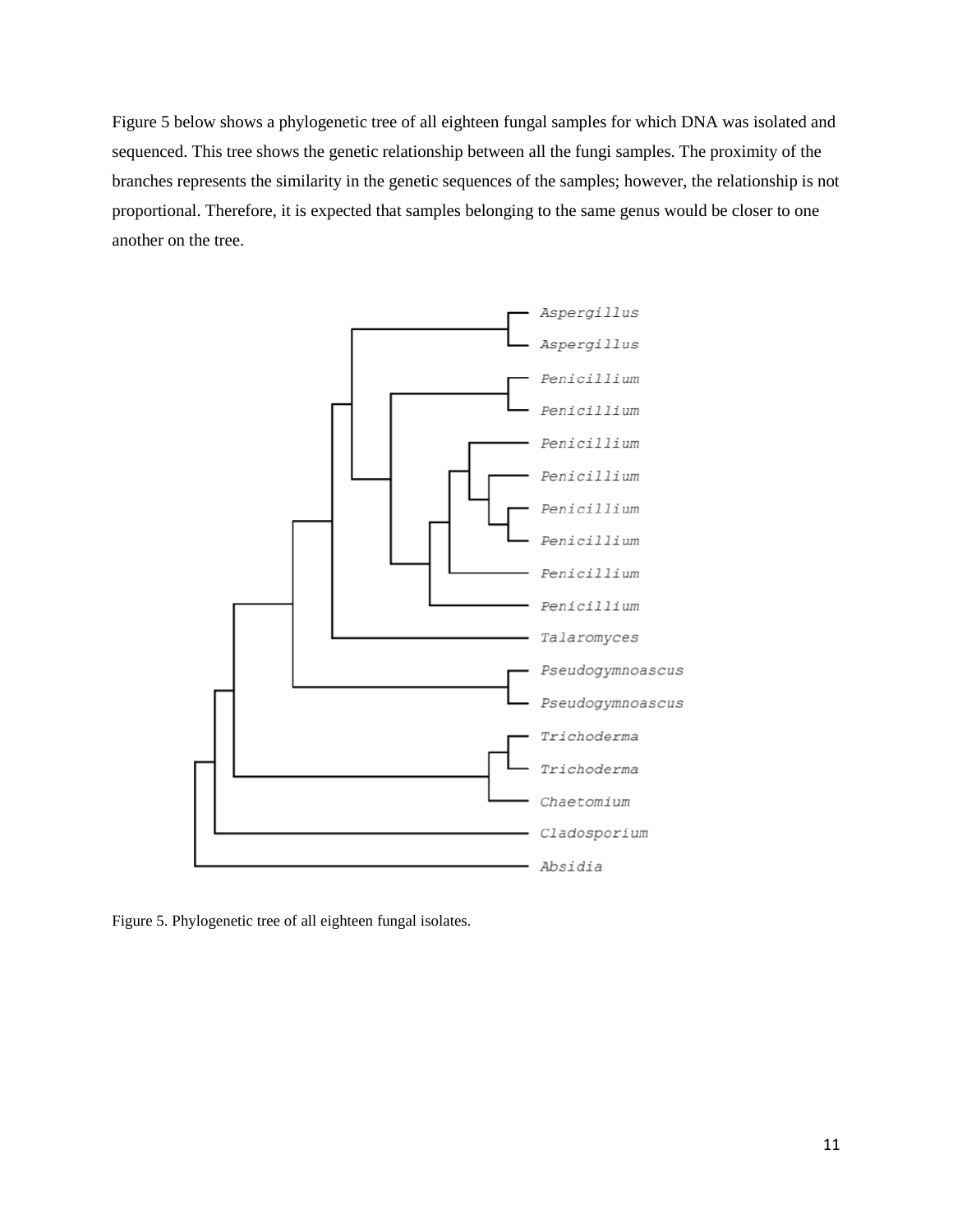#### Structural identities of purified metabolites

Extraction of multiple samples that demonstrated antimicrobial growth inhibition was successfully performed. However, after extracting the initial sample and trying to isolate the compound that possessed antimicrobial properties, not much of the compound was able to be purified for many of the samples. The lack of purified sample made the structural analysis portion of the project difficult, as not enough of the sample was available for complete analysis through NMR or LC-MS. However, structural analysis was performed on two separate compounds taken from NASA 36 and NASA 29. NASA 29 is believed to be the same sample as NASA 38 and NASA 46.

NASA 36 was identified as an *Aspergillus* and after extraction showed moderate growth inhibition against *Candida albicans*. Preparative HPLC was used to purify the compound that showed this activity. LC-MS was performed, and the compound was determined to have a molecular weight of 371.1147 and a likely chemical formula of  $[C_{20} H_{19} O_7 - H]$ . Next, structural analysis techniques were used to determine the structure of the antimicrobial compound. Figure 6 shown below is the proton NMR spectrum for the compound isolated from NASA 36. This spectrum was used to determine the location of protons in the compounds structure. Figure 7 shown below is the carbon NMR from the same compound. This spectrum is used to identify unique carbons in the compound. Figure 8 below is a HSQC spectrum which is used to determine proton-carbon bond correlations. Figure 9 below is a HMBC spectrum which shows correlations between protons and carbons separated by two or 3 bonds. Using all of these structural analysis techniques the structure and identity of this compound was able to be confidently determined. This compound, known as averantin, was isolated from NASA 36. Figure 10 shown below shows the structure of averantin.

.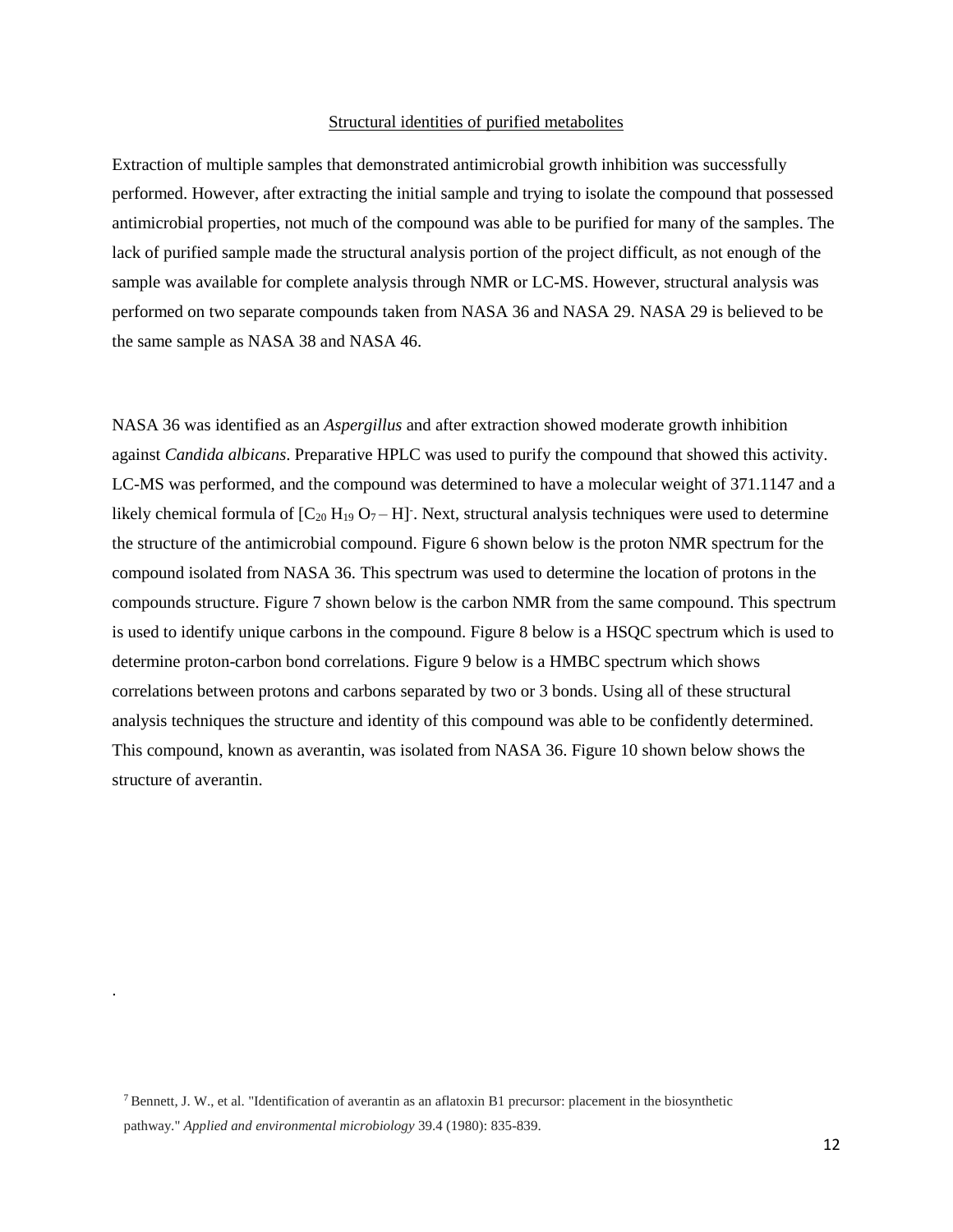

Figure 6. Proton NMR of averantin



Figure 7. Carbon NMR spectrum of averantin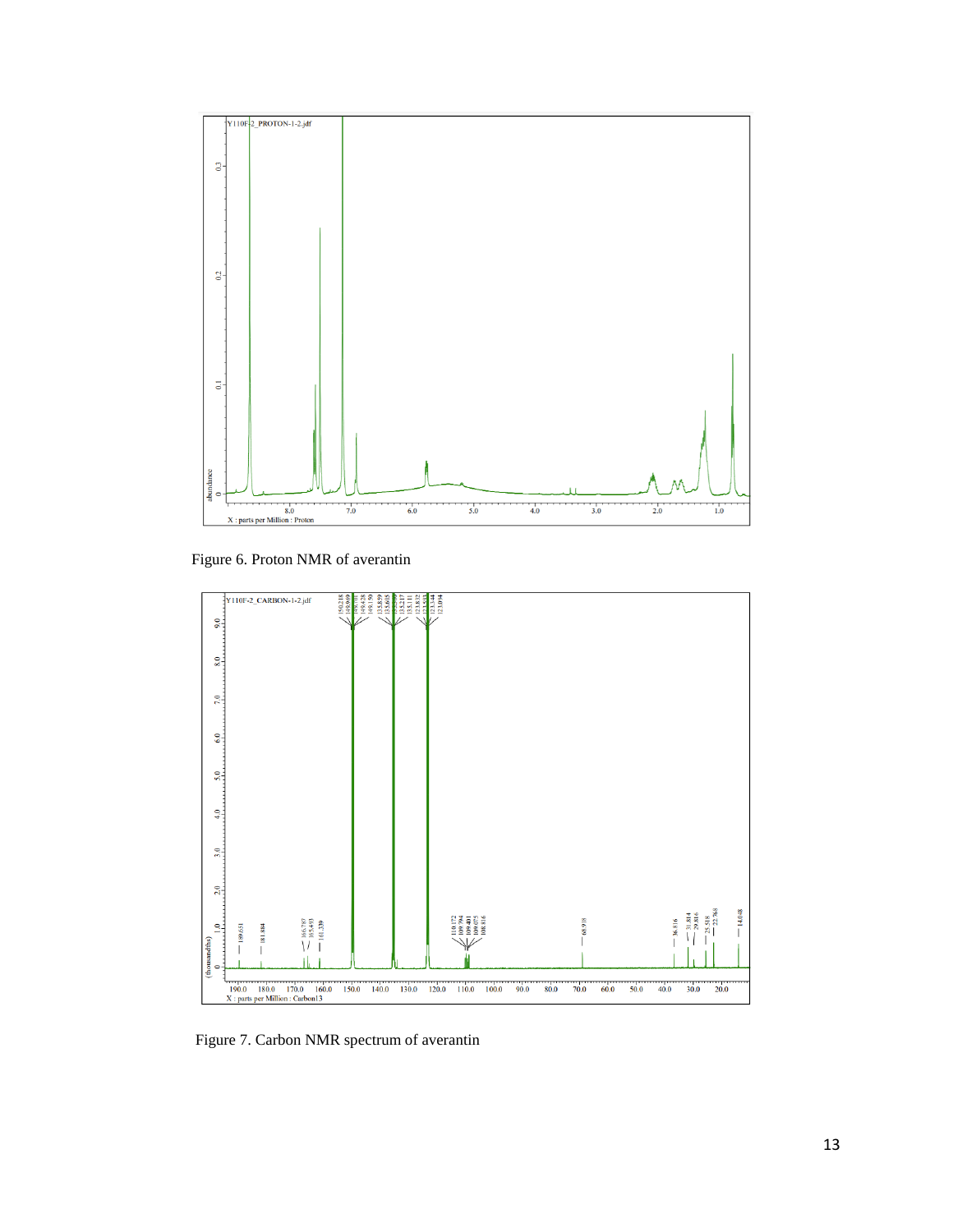

Figure 8. HSQC spectrum of averantin



Figure 9. HMBC spectrum of averantin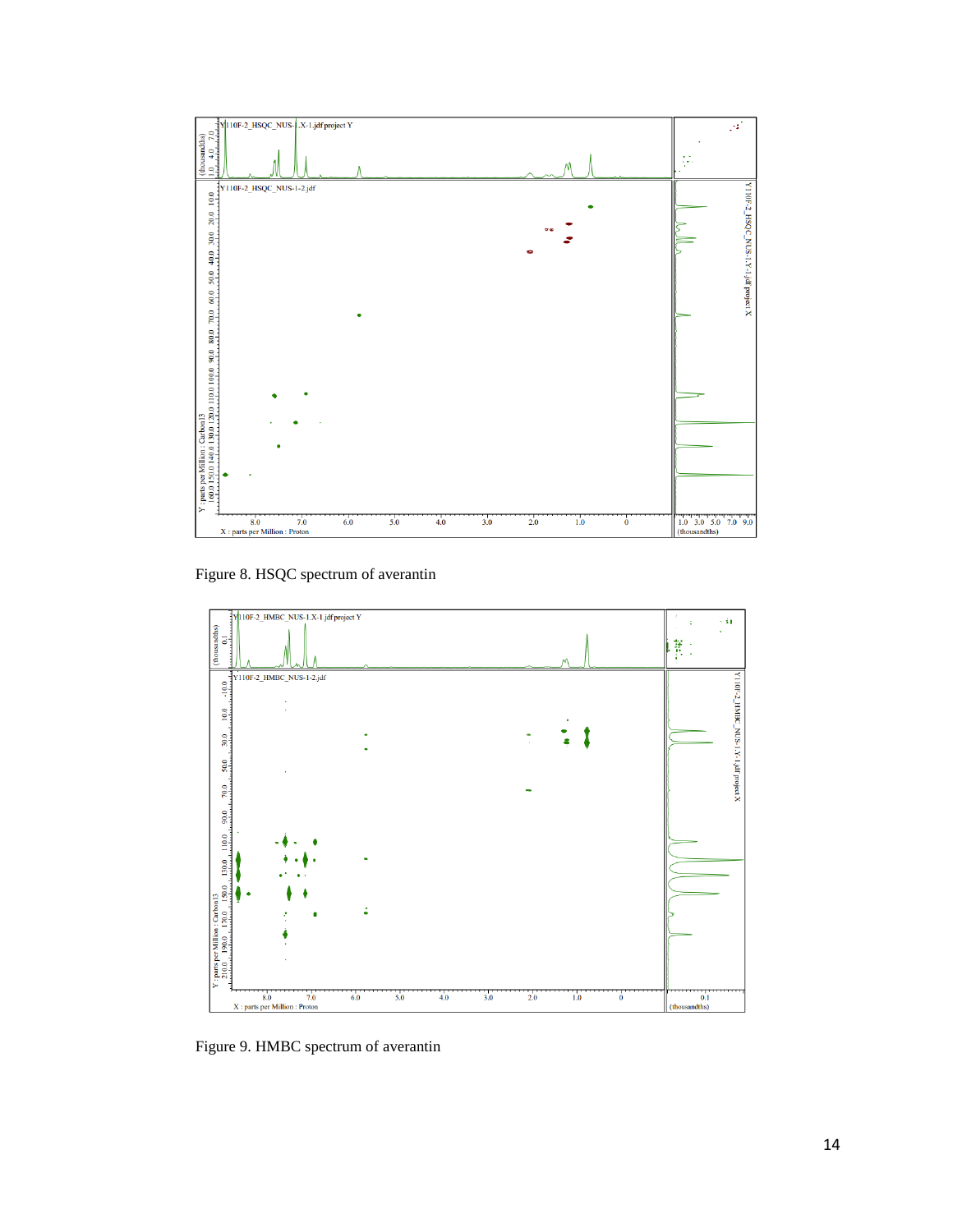

Figure 10. Structure of averantin, a compound isolated from NASA 36 that demonstrated antimicrobial growth inhibition.

Additionally, a compound was isolated from NASA 29, a sample taken from a previous trip to wind cave. The sample belongs to the genus *Pseudogymnoascus*. This sample is believed to be the same as NASA 38 and 46, but further DNA testing is required to conclude this confidently. The *Pseudogymnoascus* genus contains a species, *Pseudogymnoascus destrucans*, that causes white nose syndrome in bats<sup>8</sup>. This caused an initially interest in the sample and analysis was performed on the sample. LC-MS was performed, and the compound was determined to have a molecular weight of 272.9733 with a likely structure of  $\lceil C_{11} H_7 \rceil$ O<sub>4</sub> Cl<sub>2</sub>-H]<sup>-</sup>. Below, in Figure 11, is the proton NMR spectrum for the compound isolated from NASA 29. Figure 12 shown below is the carbon NMR from the same compound. Figure 13 below is a HSQC spectrum which is used to determine proton-carbon bond correlations. Finally, Figure 14 below is a HMBC spectrum which shows correlations between protons and carbons separated by two or three bonds. The final structure of this compound has not yet been solved but there is evidence that suggests that this compound will be new to the scientific community. It is unknown whether this compound is related to white-nose bat syndrome.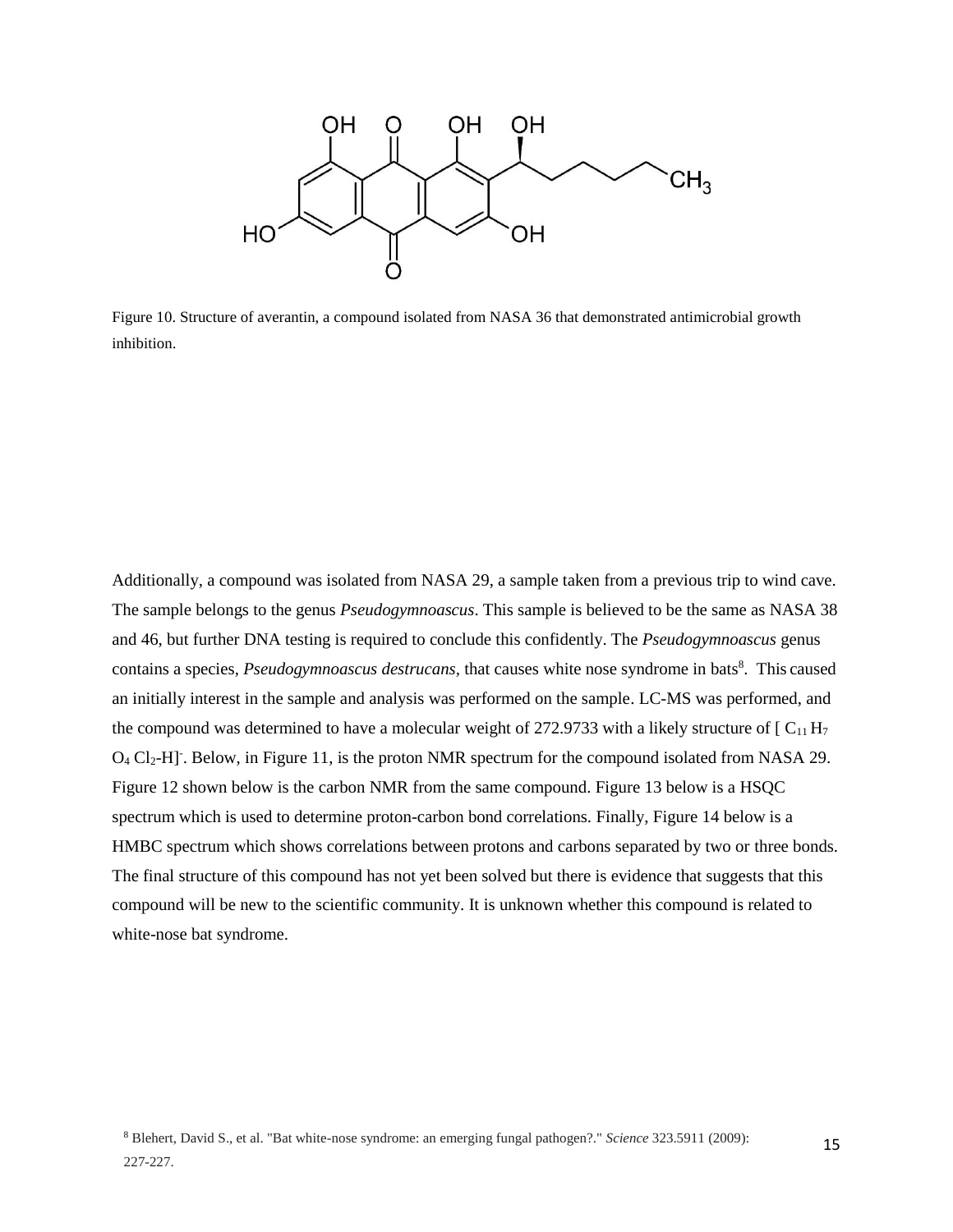

Figure 11. Proton NMR spectrum from NASA 29 compound



Figure 12. Carbon NMR spectrum from NASA 29 compound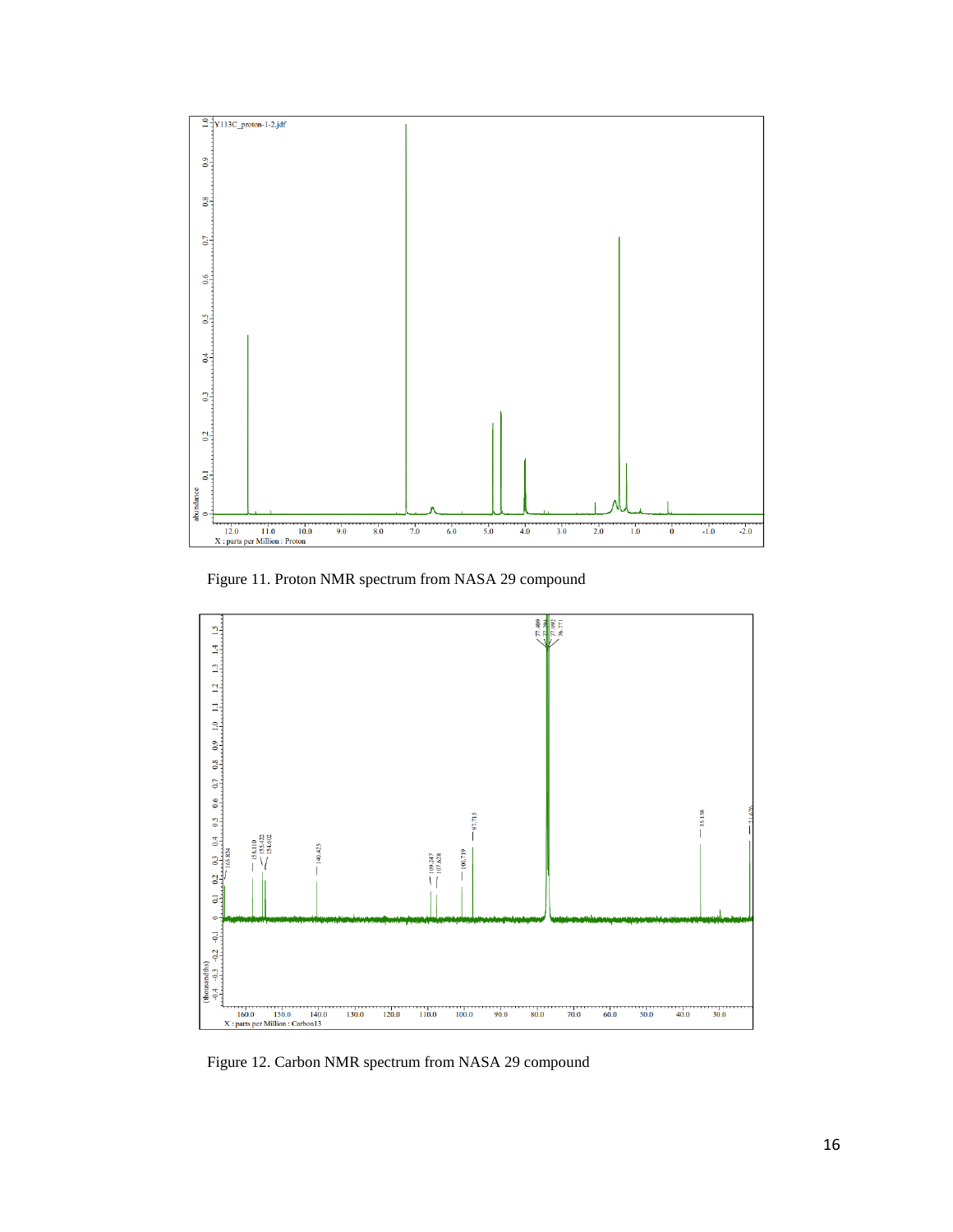

Figure 13. HMQC spectrum from NASA 29 compound



Figure 14. HMBC spectrum from NASA 29 compound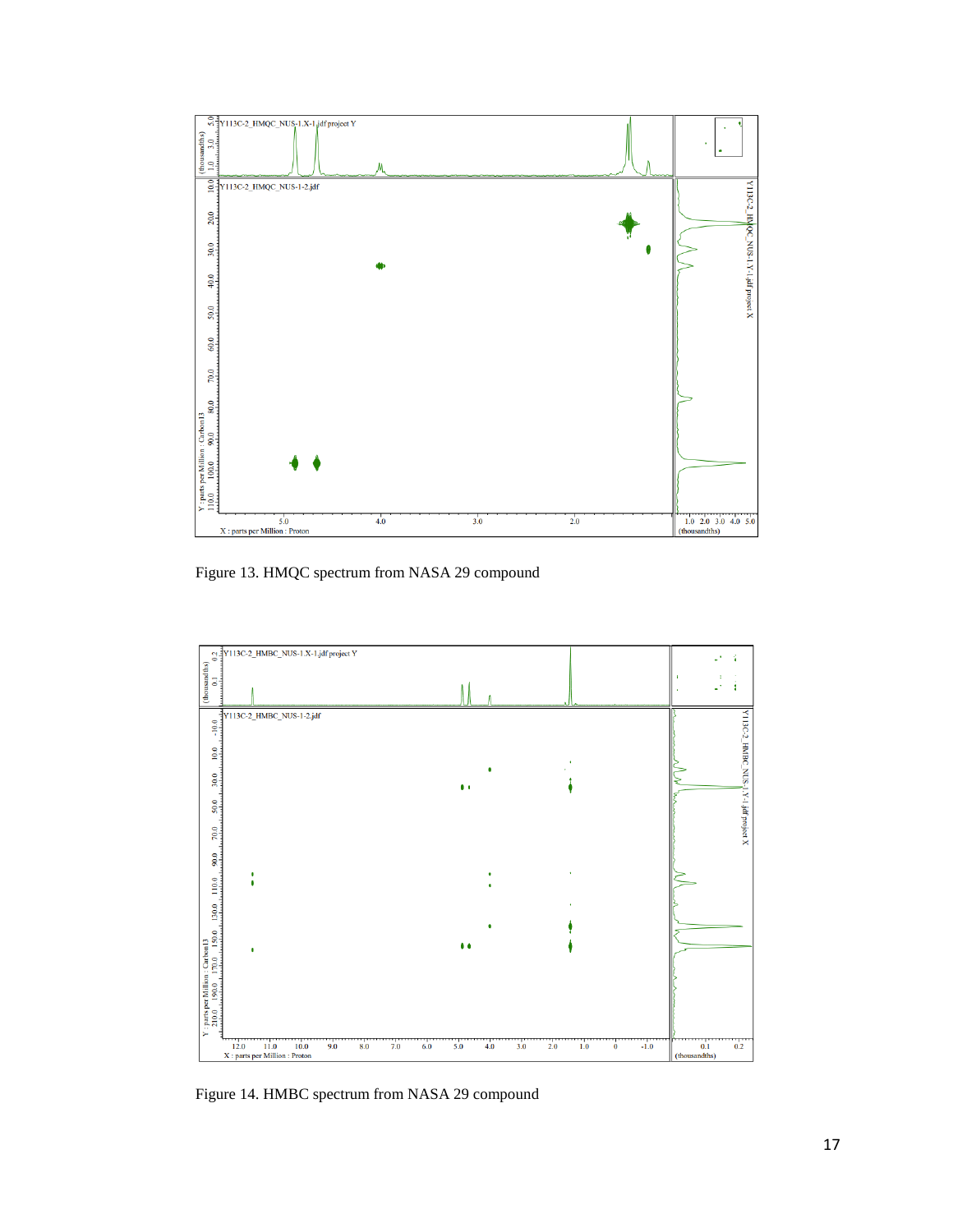#### **Conclusions**

The purpose of this project was to identify fungal samples collected from Wind Cave, South Dakota. In addition, another goal of this project was to isolate and identify secondary compounds that showed antimicrobial growth inhibition so that they could be studied and potentially tested to be used as therapeutic drugs to combat bacteria. As a result of this project, eighteen unique fungal samples were isolated from water samples collected from Calcite Lake, a water source located within Wind Cave.

In respect to the DNA portion of the project, DNA from all eighteen of these samples was able to be successfully isolated and sequenced. The ITS region of the DNA did allow for successful identification of these samples to the genus level. One significant finding relating to the DNA isolation was the fact that two separate isolated fungal samples were found to belong to the *Pseudogymnoascus* genus. *Pseudogymnoascus destrucans* is a species from this genus that is known to cause a deadly disease in bats called white-nose syndrome. One potential shortcoming of exclusively using the ITS region of the fungal DNA to identify fungal samples is that it is difficult to confidently identify the species of samples. To confidently determine the species of the samples, more DNA will need to be sequenced from other 'barcode regions' of the fungal genome. This will allow for a better view of the genetic makeup of each sample and a higher likelihood of a more specific, and accurate, identification. The sample collected does seem to be a different species than *Pseudogymnoascus destrucans,* but it is unknown if it causes whitenose syndrome. It is important to know that fungi in the *Pseudogymnoascus* genus live in Wind Cave because of the potential harm they could cause to the wildlife that reside in the cave.

In respect to the secondary metabolite portion of the project, ten of the samples were successfully extracted and tested for antimicrobial growth, however enough sample was able to be isolated from the samples that exhibited growth inhibition to perform structural analysis for only one compound. This compound, called averantin, came from NASA 36, which is defined as a fungal sample belonging to the *Aspergillus* genus. The Aspergillus genus is a known producer of averantin. As of now there is no evidence that would support the development of a new pharmaceutical to combat antibiotic drug resistance amongst bacteria. Also of note is that fact that many of the isolated samples belonged to the *Penicillium* genus. There has been a great deal of exploration into the natural products of the *Penicillium*  genus. This decreases the likelihood that new antimicrobial secondary metabolites will be identified in these samples. The other samples belonged to six different genera. The broad genus identification does not allow for thorough analysis of the literature to see if these samples, and the natural products they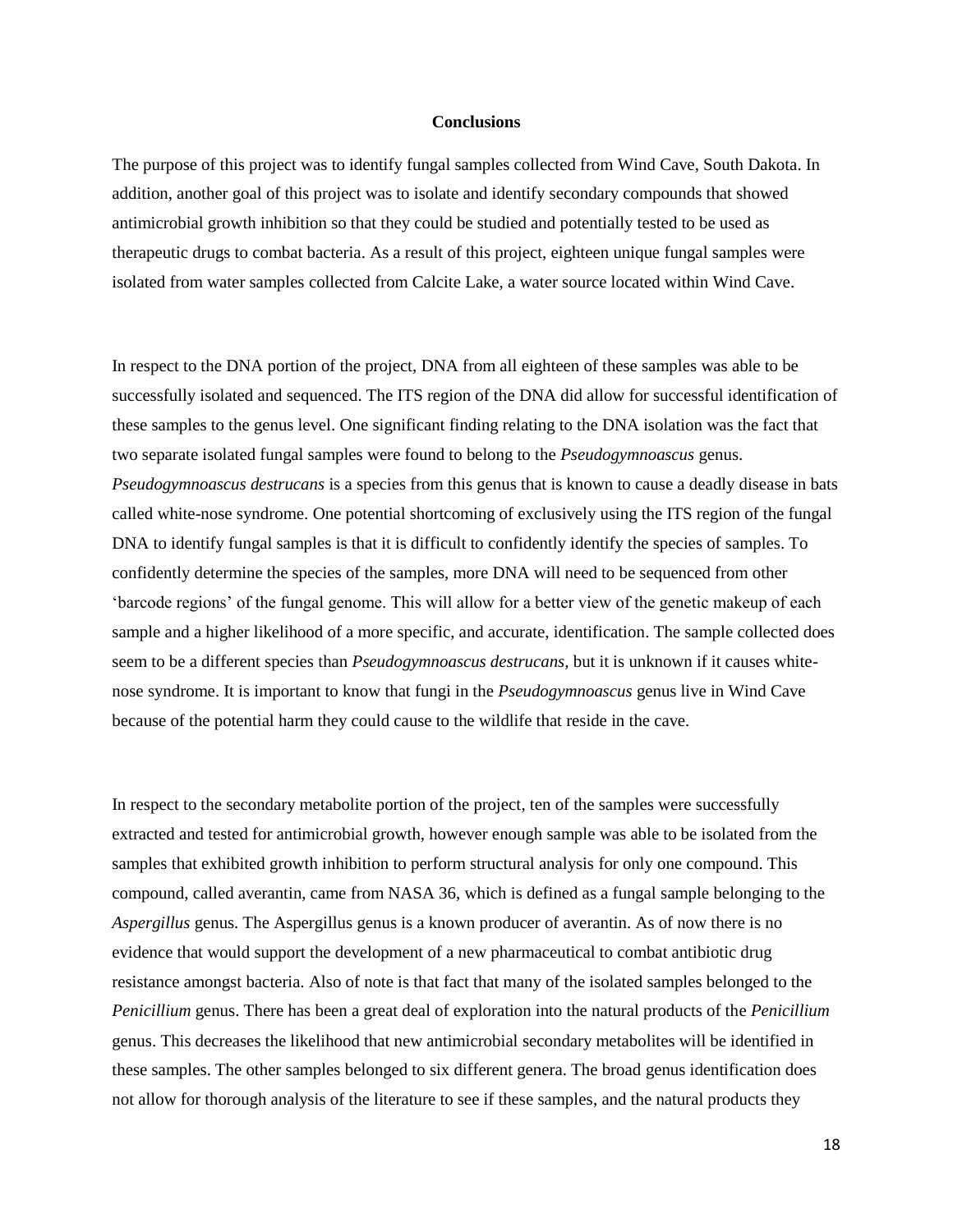produce, have been thoroughly studied. Thus, moving forward, work can be done to identify these samples further to see if research has been performed on each species and the secondary metabolites that they produce.

Moving forward, one important part of the research will be ensuring that results are reproducible in terms of what fungal samples were identified as living in Wind Cave. Though proper stereological measures were taken throughout the extraction and identification process, contamination of the fungal species could still have occurred during these steps or even during the initial collection in Wind Cave. Thus, to confidently determine that all the fungi, and the secondary metabolites, tested are from Wind Cave, more samples from the cave are required to confirm the results of this project as well as to collect more samples from the cave to better understand the fungal makeup. This project focused on only one area of water, Calcite Lake, in the vast cave. There are undoubtably more species that exist within this body of water as well as the many other areas in the cave.

This is an ongoing project and work will continue to be done to identify and extract secondary metabolites from fungal samples from Wind Cave. Collection of more samples allows for a greater view to the fungal makeup of the cave, as well as confirming the past collection experiments. This also allows for the potential of discovery of fungal species that are currently unknown by the scientific community. For the samples that were studied for this portion of the project, additional sample of the compounds that exhibited antimicrobial growth is required for confident structural analysis. Because the structure of the compounds that exhibited the antimicrobial properties remains a mystery and the one compound identified has already been discovered, there is currently no evidence that would warrant the development of a new pharmaceutical drug aimed to combat antibiotic resistance in bacteria.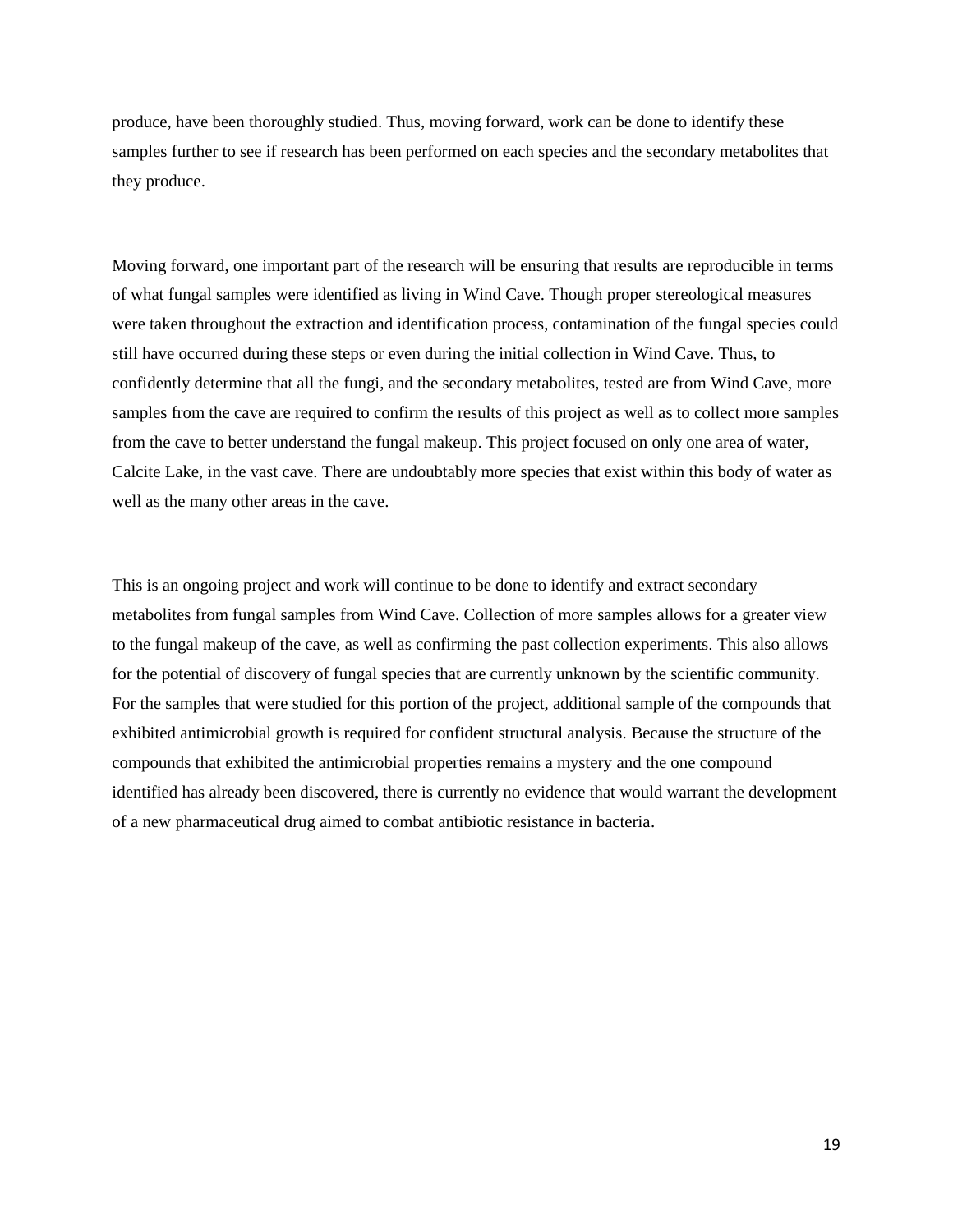#### **References**

- Bush, K., Courvalin, P., Dantas, G. *et al.* Tackling antibiotic resistance. *Nat Rev Microbiol* **9,** 894–896 (2011). https://doi.org/10.1038/nrmicro2693
- Demain, Arnold L., and Aiqi Fang. "The natural functions of secondary metabolites." *History of modern biotechnology I* (2000): 1-39.
- Schoch, Conrad L., et al. "Nuclear ribosomal internal transcribed spacer (ITS) region as a universal DNA barcode marker for Fungi." *Proceedings of the National Academy of Sciences* 109.16 (2012): 6241-6246.
- Raja, Huzefa A., et al. "Fungal identification using molecular tools: a primer for the natural products research community." *Journal of natural products* 80.3 (2017): 756-770.
- Horrocks, Rodney D., and Bernard W. Szukalski. "Using geographic information systems to develop a cave potential map for wind cave, South Dakota." *Journal of Cave and Karst Studies* 64.1 (2002): 63-70.
- Kupchan, S. Morris. "Recent advances in the chemistry of terpenoid tumor inhibitors." *Pure and Applied Chemistry* 21.2 (1970): 227-246.
- Bennett, J. W., et al. "Identification of averantin as an aflatoxin B1 precursor: placement in the biosynthetic pathway." *Applied and environmental microbiology* 39.4 (1980): 835-839.